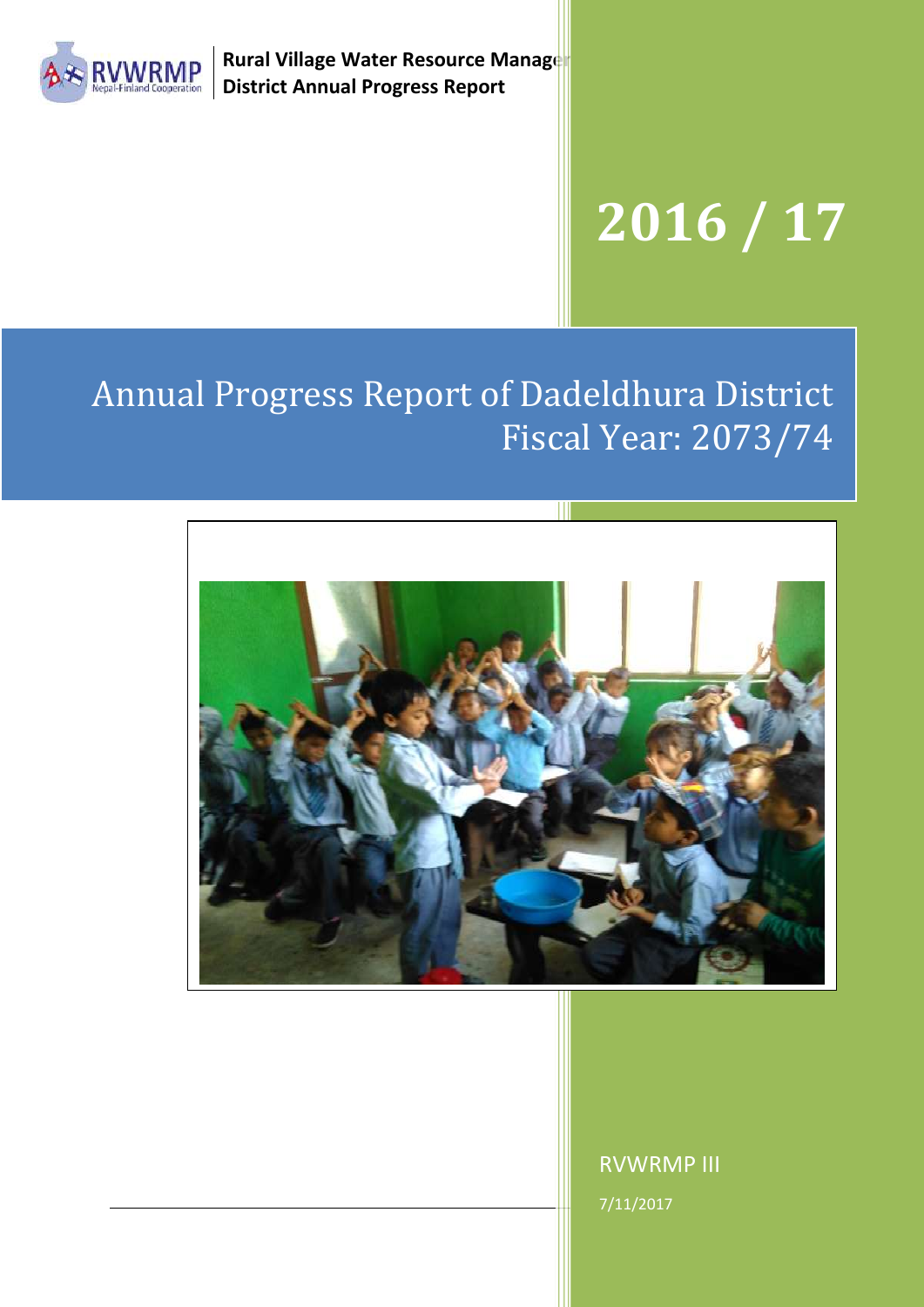

## <span id="page-1-0"></span>**Summary**

| District:                        | Dadeldhura                                                    |
|----------------------------------|---------------------------------------------------------------|
| <b>Reporting Period:</b>         | 1 Srawan 2073 - 31 Ashad 2074                                 |
|                                  | (16 July 2016 - 15 July 2017)                                 |
|                                  | Capital: NPR. 28,402,313.00                                   |
| <b>Budget of the Fiscal</b>      | Recurrent: NPR. 15,041,390.00                                 |
| Year:                            | <b>Total Planned Budget: 43,443,703.00</b>                    |
|                                  | GON: 17,995,000.00                                            |
|                                  | GOF: 25,005,000.00                                            |
|                                  | Capital: NPR. 40,586,603.81                                   |
| <b>Released Budget of the</b>    | Recurrent: NPR. 14,205,643.88                                 |
| <b>Fiscal Year:</b>              | Total Released Budget: NPR. 54,792,247.69                     |
|                                  | GON: NPR. 17,995,000.00                                       |
|                                  | GOF: NPR. 36,376,047.69                                       |
|                                  | Capital: NPR. 40,586,604.00                                   |
| <b>Expenditure of the Fiscal</b> | Recurrent: NPR. 14,205,644.00                                 |
| Year:                            | Total Expenditure Budget: NPR. 54,792,248.00                  |
|                                  | GON: NPR. 17,995,000.00                                       |
|                                  | GOF: NPR. 36,376,048.00                                       |
|                                  | Capital: 142.90% (wrt original planned budget) & 100% (wrt    |
| <b>Expenditure % of the</b>      | released budget)                                              |
| total budget                     | Recurrent: 94.44% (wrt original planned budget)               |
|                                  | Total: 126.12% (wrt original planned budget) & 100% (wrt      |
|                                  | released budget)                                              |
|                                  | <b>Capital:</b>                                               |
|                                  | • The budget released originally as per AWP02, all the budget |
| <b>Justification of more</b>     | expended but after the AWP02 revision and additional fund     |
| than 3% difference of            | approved by SVB meeting and not authorized by GoN, only the   |
| <b>Budget Versus</b>             | additional budget released by GoF was expended.               |
| <b>Expenditure</b>               | <b>Recurrent</b>                                              |
|                                  | • Due to not assessing SPs' annual performance the budget     |
|                                  | allocated for that purpose was returned back to RVWRMP and    |
|                                  | expended as capital cost after releasing in capital heading.  |
| <b>Total Planned Schemes</b>     | 12                                                            |
| <b>Total Completed</b>           | 12                                                            |
| <b>Schemes</b>                   |                                                               |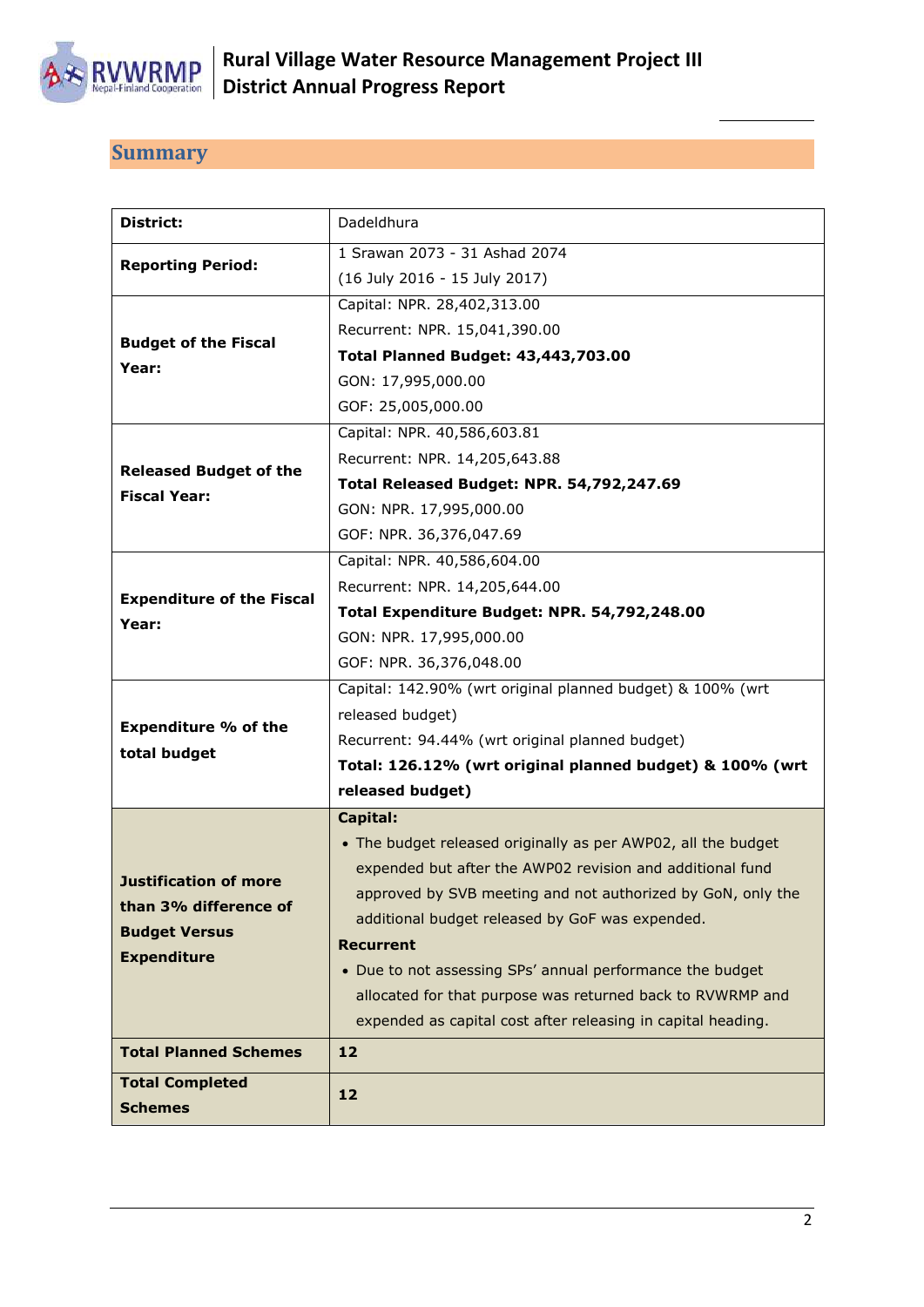

## **District's Annual Performance Silent Features:**

| Number of completed schemes         | 10 water supply, 1 MUS, 1 School toilet   |
|-------------------------------------|-------------------------------------------|
|                                     | and 2 ICS schemes (100% progress)         |
| Number of benefitted population by  | 4,109 population                          |
| completed schemes                   |                                           |
| Number of IPO schemes               | 15 DWS and 1 MUS                          |
| Number of IPO schemes coverage      | 8,419 population                          |
| population                          |                                           |
| Collaboration with and collaborated | DADO Dadeldhura and amount Rs.            |
| amount                              | 467,200 against planned Rs. 265,000       |
| DMC meetings conducted              | 11 DMC meetings held in this year         |
| Home garden groups mobilized with   | 31 HG groups and 7,363 population         |
| beneficiaries in this FY            | benefitted                                |
| WUMPs prepared                      | 2 WUMPs (of Bhadrapur and Ajaymeru)       |
|                                     | prepared                                  |
| Budget plan, Released vs utilized   | As per original plan: Total planned       |
|                                     | budget is Rs. 43,443,703.00 &             |
|                                     | expenditure is Rs. 54,792,248.00 (126%    |
|                                     | against original plan)                    |
|                                     |                                           |
|                                     | As per revised but not authorized         |
|                                     | <b>plan:</b> Total released budget is Rs. |
|                                     | 54,792,248.00 and expenditure is Rs.      |
|                                     |                                           |
|                                     | 54,792,248.00 (100% against released)     |
|                                     |                                           |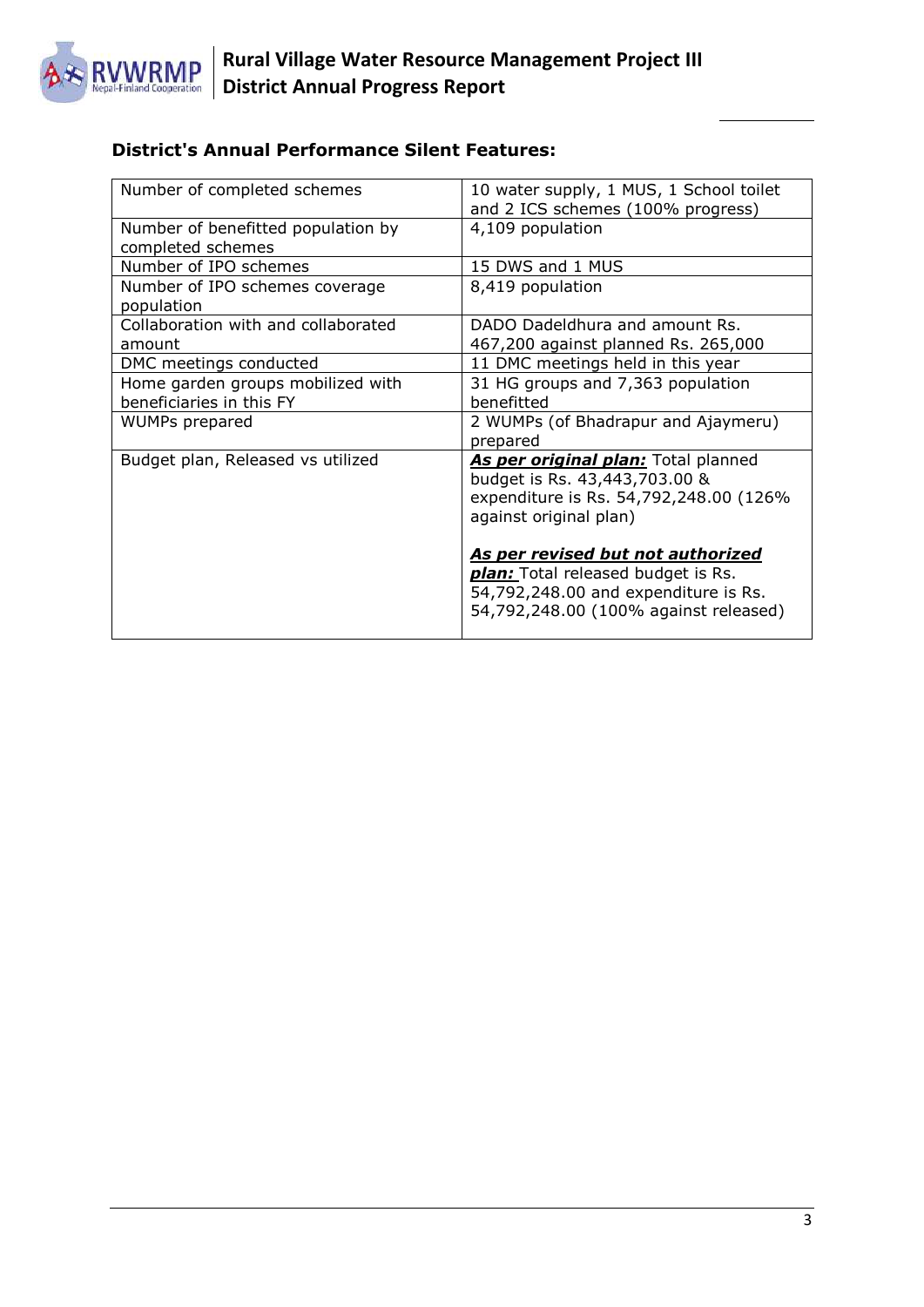

## **Contents**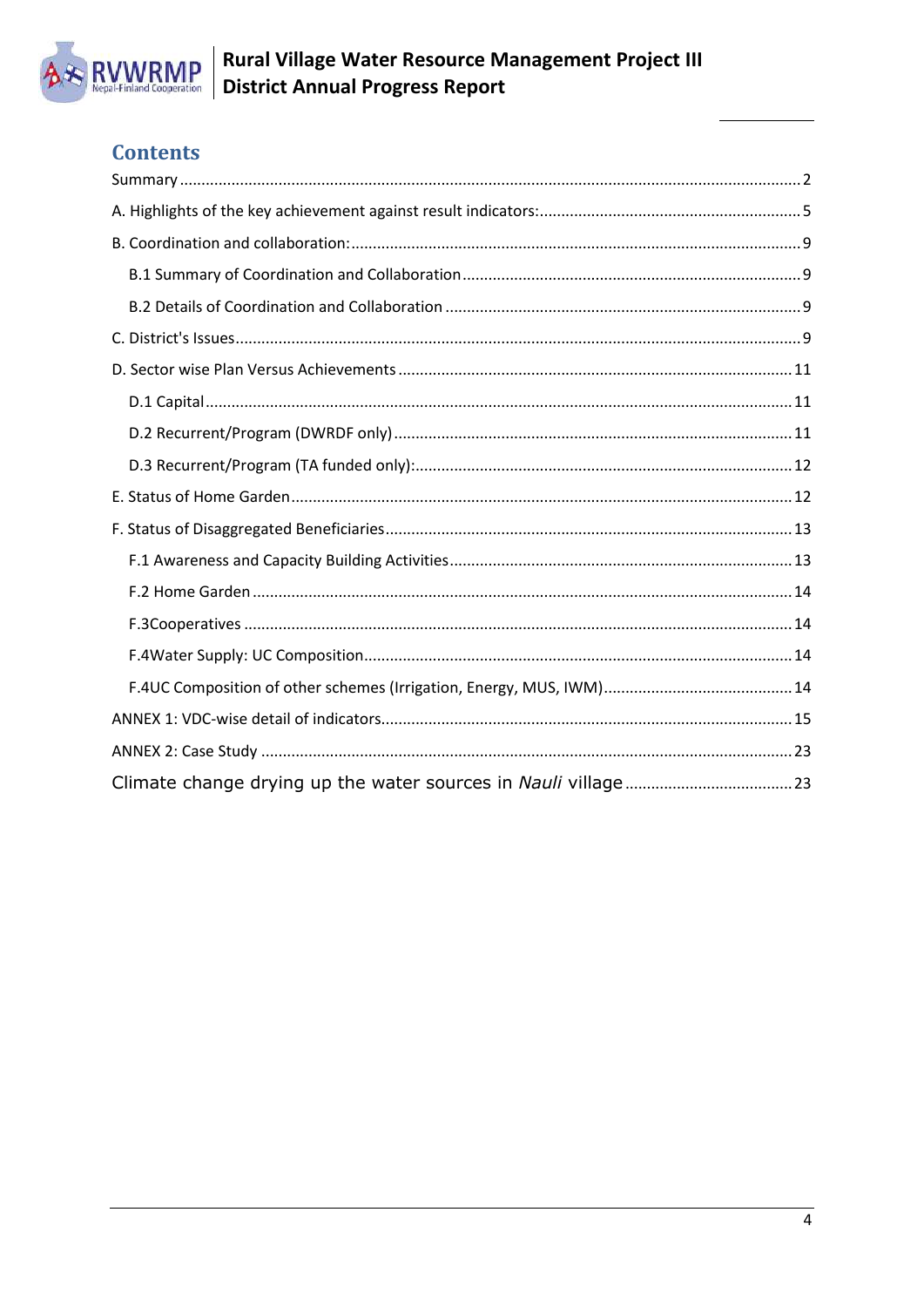

## <span id="page-4-0"></span>**A. Highlights of the key achievement against result indicators:**

**Results # 1:** Institutionalized community capacity to construct and maintain community managed water supply and adopt appropriate technology and sanitation and hygiene behavior. (WASH)

| <b>Result Indicator</b>                                                                                                                                         | <b>Key achievement</b><br><b>Issues</b>                                                                                                                                                                                                |                                                                                           | <b>Remarks</b>                                                                                                   |  |
|-----------------------------------------------------------------------------------------------------------------------------------------------------------------|----------------------------------------------------------------------------------------------------------------------------------------------------------------------------------------------------------------------------------------|-------------------------------------------------------------------------------------------|------------------------------------------------------------------------------------------------------------------|--|
| 1.1 Community<br>members in the Project<br>VDCs have improved<br>water supply systems.<br>1.2 Estimated result<br>351 000 water supply<br>system beneficiaries. | 3,256 population have access<br>to improved drinking water<br>facilities by 11 completed WS<br>schemes.                                                                                                                                | Additional budget<br>not released:<br>could do more<br>coverage                           | Very good<br>achievement                                                                                         |  |
| 1.3 Community<br>ownership<br>demonstrated by<br>communities having<br>contributed in cash and<br>kind towards<br>construction.                                 | Community people are<br>committed to demonstrate<br>their ownership having their<br>cash and kind contribution as<br>per the project rules<br>(Community contribution cash<br>and kind:24.14% of total<br>expenditure)                 | <b>NA</b>                                                                                 | Community<br>contribution<br>encouraging                                                                         |  |
| 1.4 Critical water<br>resources identified are<br>protected with climate<br>resilience and/ or water<br>recharge initiatives.                                   | In one critical scheme in Nauli<br>of Alital protected with water<br>recharge pits and more<br>storage capacity tanks<br>(40,000 Lts capacity tanks for<br>25 HHs).                                                                    | There is no way<br>to have 45 LPCD<br>in peak dry<br>season.                              | <b>Now 38</b><br>Ltrs./HH of<br>water is<br>available at<br>peak dry<br>season<br>instead of 5<br>Ltrs. in past. |  |
| 1.5 Coverage of water<br>supply schemes with<br>Water safety Plans.                                                                                             | This year, the WSP was not<br>implemented in the schemes.                                                                                                                                                                              | <b>NA</b>                                                                                 |                                                                                                                  |  |
| 1.6 User Committees of<br>improved water supply<br>schemes in the<br>supported VDC are<br>active and able to<br>maintain service level.                         | All the constructed schemes<br>are fully functional and WUCs<br>maintaining the service level<br>to their users, meet regularly,<br>mobilizing paid VMWs, $++$                                                                         | <b>NA</b>                                                                                 | It is too early<br>to assess                                                                                     |  |
| 1.7 Public audits<br>conducted in each<br>constructed drinking<br>water scheme with<br>participation of women<br>and minority population.                       | The participation of women,<br>Dalit and Janjati in project<br>activities especially in CBTs,<br>awareness campaigns, public<br>audits and hearings is<br>encouraging (as a whole: 60%<br>of women, 13% of Dalits &<br>13% of Janjati) | In some specific<br>events, hard to<br>maintain such<br>proportion like<br>VMW trainings. | Vary good<br>participation                                                                                       |  |
| 1.8 Key positions (chair,<br>vice chair, secretary,<br>joint secretary and<br>treasurer) in UCs of<br>improved water supply                                     | The key positions held by<br>women is 41% and dalit and<br>janjati collectively is 30% in<br>completed 11 schemes.                                                                                                                     |                                                                                           | Participation<br>encouraging.                                                                                    |  |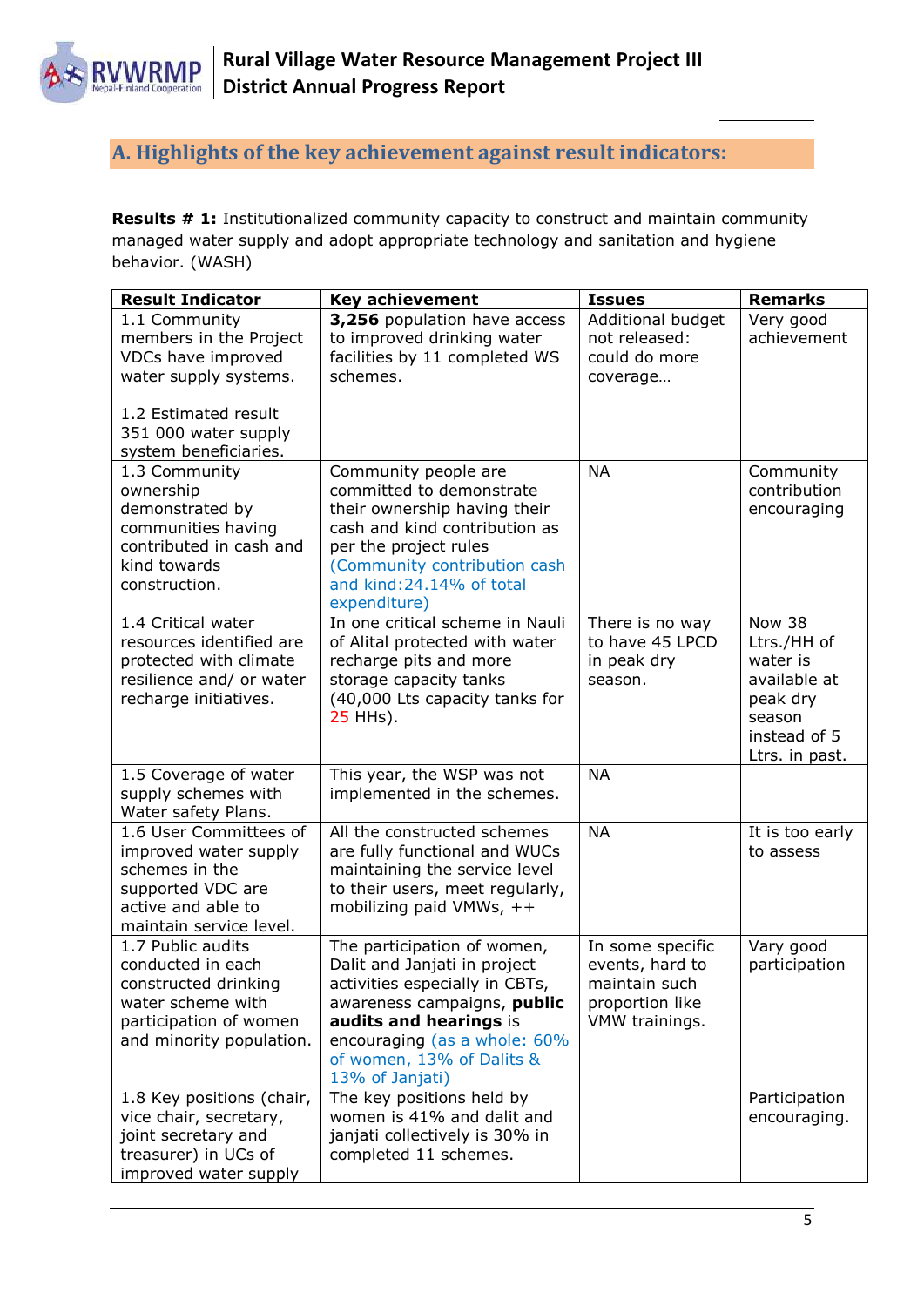

| schemes in the Project<br>VDCs are held by<br>women and by minority<br>population.                                                                  |                                                                                                                   |                                                                       |                                                                        |
|-----------------------------------------------------------------------------------------------------------------------------------------------------|-------------------------------------------------------------------------------------------------------------------|-----------------------------------------------------------------------|------------------------------------------------------------------------|
| 1.9 Schools and health<br>posts have child, gender<br>and disabled (CGD)<br>friendly WASH facilities.                                               | Out of 71 schools in project<br>VDCs, only 32 schools have<br>CGD friendly toilets.                               | The maintaining<br>sanitation in the<br>toilet is<br>challenges.      |                                                                        |
| 1.10 RV-supported<br>drinking water services<br>schemes in core VDCs<br>shall have affiliation<br>with cooperative to<br>proliferate their capital. | All 6 WS schemes in Alital<br>already affiliated to RV<br>supported cooperative and<br>have 173,000 fund in coop. | Not all the project<br>RMs potential for<br>viable coop till<br>date. | This year only<br>one coop was<br>in plan.                             |
| 1.11 VDCs are able to<br>declare Total Sanitation,<br>by achieving 4 out of 5<br>of the key do-able<br>action indicators.                           | Not achieved.                                                                                                     | FYM management<br>is challenging.                                     | Plan for<br>upcoming<br>years.                                         |
| 1.12 Menstruating<br>women able to use the<br>toilet in project VDCs.                                                                               | Only 49% menstruating<br>women use toilet and 31%<br>use taps freely.                                             | The traditional<br>taboos                                             | Though more<br>women use<br>toilets by using<br>separate water<br>pot. |

**Result # 2:** Improved and sustainable nutrition, food security and sustainable income at community level through water resources based livelihoods development.

| <b>Result Indicator</b>                                                                                                                                                    | <b>Key achievement</b>                                                                          | <b>Issues</b>                                                        | <b>Remarks</b>                |
|----------------------------------------------------------------------------------------------------------------------------------------------------------------------------|-------------------------------------------------------------------------------------------------|----------------------------------------------------------------------|-------------------------------|
| 2.1 Households provided<br>with improved water<br>supply, have a functional<br>home garden.                                                                                | 76% HHs of improved water<br>supply services HHs have<br>functional home gardens.               | ΝA                                                                   | Very good<br>achievement      |
| 2.2 Home Garden<br>Management beneficiaries.                                                                                                                               | <b>7,363 population of 1,426</b><br>HHs benefitted from HGM<br>practices in their field.        | Due to not<br>released addn<br>fund could not<br>meet as<br>expected | Very good<br>achievement      |
| 2.3 Home garden training<br>participants, TOTs and/or<br>Lead Framers are women.                                                                                           | The women participation in HG<br>training, ToT and LF training is<br>82% of total participants. | NA                                                                   | Encouraging<br>participation. |
| 2.4 Dalit and other socially<br>excluded groups have<br>participated in home<br>garden training at least to<br>their representative<br>proportion of community<br>members. | The participation of dalit and<br>janjati groups in HG training is<br>6% and 17% respectively.  | <b>NA</b>                                                            |                               |
| 2.5 Irrigation scheme<br>beneficiaries practicing<br>double or triple cropping.                                                                                            | <b>NA</b>                                                                                       |                                                                      |                               |
| 2.6 Beneficiaries receiving<br>irrigation support.                                                                                                                         | <b>NA</b>                                                                                       |                                                                      |                               |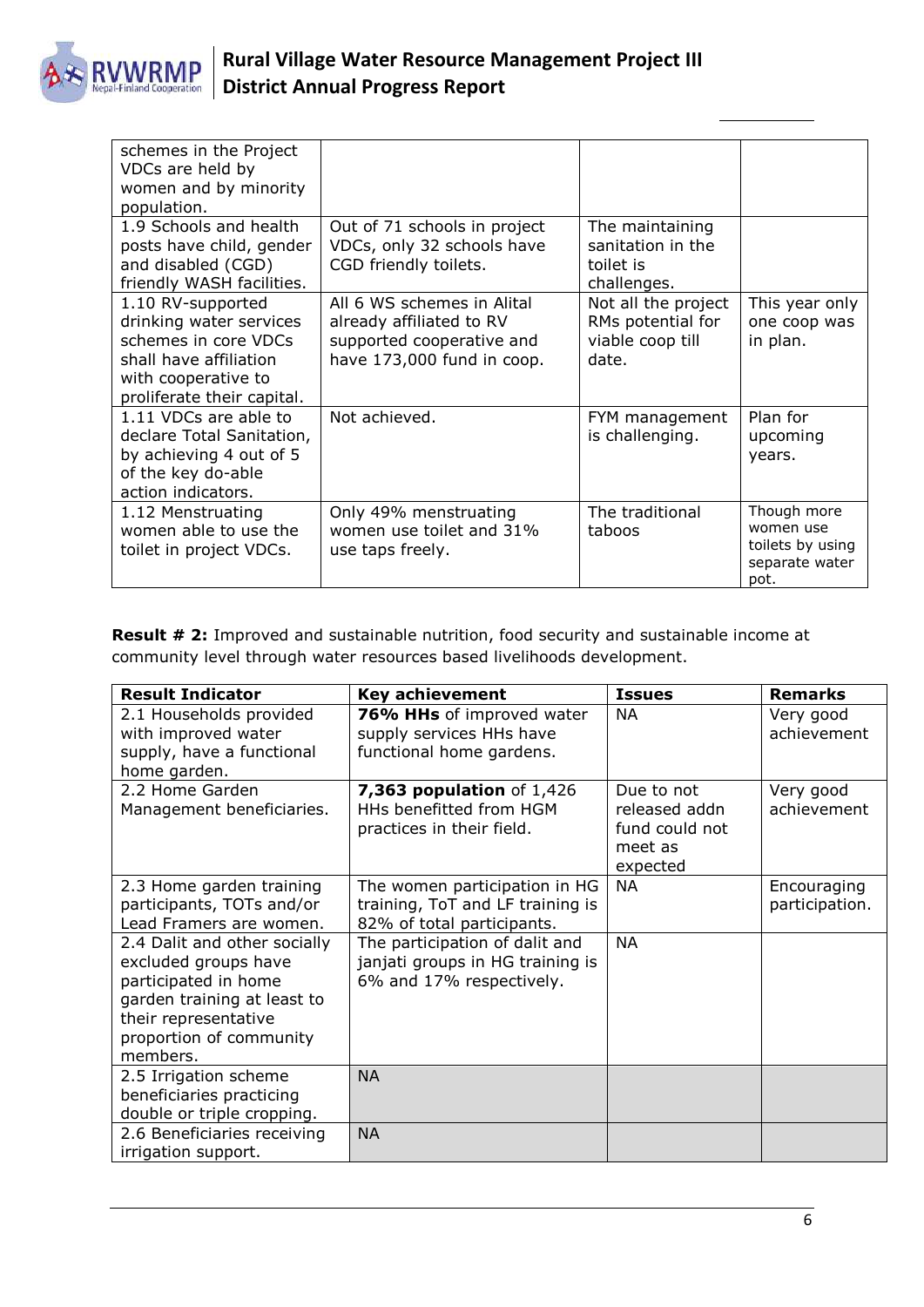

| 2.7 At least 50% of the<br>energy generated by micro-<br>hydro schemes is utilized                                                                                                                                                                                                         | <b>NA</b>                                                                                        |                                                                                     |                                            |
|--------------------------------------------------------------------------------------------------------------------------------------------------------------------------------------------------------------------------------------------------------------------------------------------|--------------------------------------------------------------------------------------------------|-------------------------------------------------------------------------------------|--------------------------------------------|
| and paid.<br>2.8 Micro-hydro power<br>plants are built and are<br>operational at the end of<br>the project.                                                                                                                                                                                | <b>NA</b>                                                                                        |                                                                                     |                                            |
| 2.9 UCs for the Project-<br>supported micro-hydro<br>schemes are active and<br>able to maintain service<br>level as verified by<br>presence of a paid<br>maintenance worker, public<br>audit at least once a year<br>and an affiliation with<br>cooperatives to accumulate<br>its capital. | <b>NA</b>                                                                                        |                                                                                     |                                            |
| 2.10 Families trained in<br>income generating<br>activities.                                                                                                                                                                                                                               | 321 HHs have been trained in<br>IG activities and doing<br>commercial business in their<br>farms | Due to financial<br>limitation could<br>not cover as<br>expected.                   | Good<br>initiation                         |
| 2.11 Leadership posts of<br>project supported<br>cooperatives are held by<br>women.                                                                                                                                                                                                        | 50% leadership posts of<br>project cooperative is held by<br>women and 28% by dalit &<br>janjati | <b>NA</b>                                                                           | Encouraging<br>leadership.                 |
| 2.12 Developed<br>cooperatives shall achieve<br>operational self-sufficiency,<br>which should be greater<br>than 110%.                                                                                                                                                                     | The RV supported coop in<br>Alital only achieved 48% OSS<br>by this time.                        | It is in initial<br>stage. It's<br>running in 6<br>months after<br>supported by RV. | Will meet<br>targeted OSS<br>in next year. |
| 2.13 Estimated 40 000<br>cooperative members.                                                                                                                                                                                                                                              | There are 1,027 shareholders<br>in RV supported coop in Alital.                                  |                                                                                     | Shareholders<br>are increasing.            |

**Result #3:** Institutionalized capacity at District level to continue integrated water resources planning and support communities in implementing and maintaining WASH and livelihood activities

| <b>Result Indicator</b>                                                                                                                                                                    | <b>Key achievement</b>                         | <b>Issues</b> | <b>Remarks</b> |
|--------------------------------------------------------------------------------------------------------------------------------------------------------------------------------------------|------------------------------------------------|---------------|----------------|
| 3.1 Policy Advocacy<br>approach approved and<br>dissemination program<br>prepared to ensure that<br>RVWRMPs experiences<br>are reflected in provincial<br>and national policy<br>planning. | Indicator not applicable to<br>district level. |               |                |
| 3.2 National and<br>Provincial authorities in<br>WASH, agriculture and<br>small industries sectors<br>informed on RVWRMP<br>experiences.                                                   | Indicator not applicable to<br>district level. |               |                |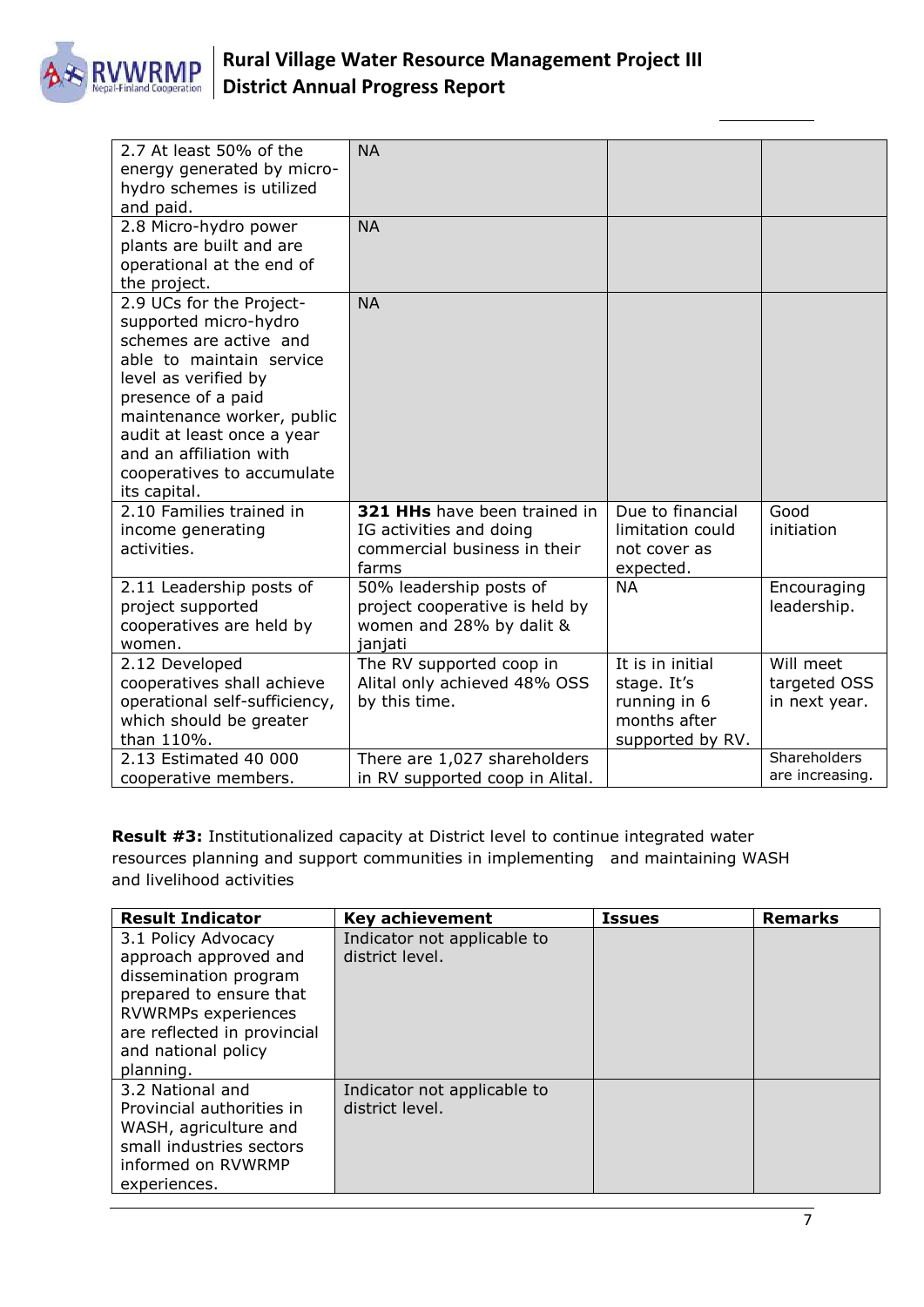

|                                                                                                                                                                                                                                                                                                                                      | 3.3 Ownership<br>strengthened, as<br>demonstrated<br>contribution to scheme<br>costs by DDC or<br>corresponding future<br>body.  | The ownership by DCC and<br>RMs (ex-VDCs) to invest on<br>schemes is encouraged<br>thereby contributing more<br>that 5% (VDC) and 1% (DCC)<br>of total investment budget.                                                                                                                                                                | <b>NA</b>                                                                              | Encouraging<br>ownership.                                  |
|--------------------------------------------------------------------------------------------------------------------------------------------------------------------------------------------------------------------------------------------------------------------------------------------------------------------------------------|----------------------------------------------------------------------------------------------------------------------------------|------------------------------------------------------------------------------------------------------------------------------------------------------------------------------------------------------------------------------------------------------------------------------------------------------------------------------------------|----------------------------------------------------------------------------------------|------------------------------------------------------------|
| 3.4 Necessary technical<br>and administrative<br>support is provided<br>without delays by DTO,<br>DADO and other relevant<br>offices, as verified by<br>annual DMC meetings in<br>each project district.<br>3.5 Annual budget<br>allocated by CSIDB and<br>DADO for joint LH<br>activities in the Project<br>VDCs has been utilized. |                                                                                                                                  | There were 11 DMC meeting<br>conducted to run project<br>effectively with technical and<br>administrative contribution.                                                                                                                                                                                                                  | <b>NA</b>                                                                              |                                                            |
|                                                                                                                                                                                                                                                                                                                                      |                                                                                                                                  | Collaborative activities with<br>DADO is encouraging (2,572)<br>fruit saplings supported free of<br>cost from DADO to 512<br>Farmers of Dola MUS scheme<br>of Alital with technical support<br>from RV). Collaboration with<br>DADO in FY02 is promising<br>(Monetary value equivalent to<br>Rs. 467,200 against planned<br>Rs. 265,000) | <b>NA</b>                                                                              | Promising<br>contribution                                  |
|                                                                                                                                                                                                                                                                                                                                      | 3.6 DWRDF funds are<br>expended against the<br>budget.                                                                           | All the released fund in<br>DWRDF is expended. (100%<br>financial expenditure i.e.,<br>ZERO balance)                                                                                                                                                                                                                                     | Additional fund<br>was not available<br>from GoN side &<br>no authorization<br>letter. | More than<br>original<br>ceiling i.e.,<br>more than<br>26% |
|                                                                                                                                                                                                                                                                                                                                      | 3.7 Project schemes'<br>status updated annually<br>in all Project DDCs, and<br>data on WUMP reports<br>and baseline are updated. | Not done in this year                                                                                                                                                                                                                                                                                                                    |                                                                                        |                                                            |
| 3.8 New WUMPs<br>prepared.                                                                                                                                                                                                                                                                                                           |                                                                                                                                  | 2 WUMPs of Bhadrapur and<br>Ajaymeru prepared in 50%<br>contribution from the<br>respective ex VDCs.                                                                                                                                                                                                                                     | <b>NA</b>                                                                              | Very good<br>ownership                                     |
|                                                                                                                                                                                                                                                                                                                                      | 3.9 VDC ownership<br>strengthened as<br>demonstrated<br>contribution to scheme<br>costs by VDC.                                  | Respective project VDCs (ex<br>VDCs) have released<br>contributed amount and<br>invested accordingly in time<br>(Contributed 5.34% of total<br>expenditure)                                                                                                                                                                              |                                                                                        | Very good<br>promising                                     |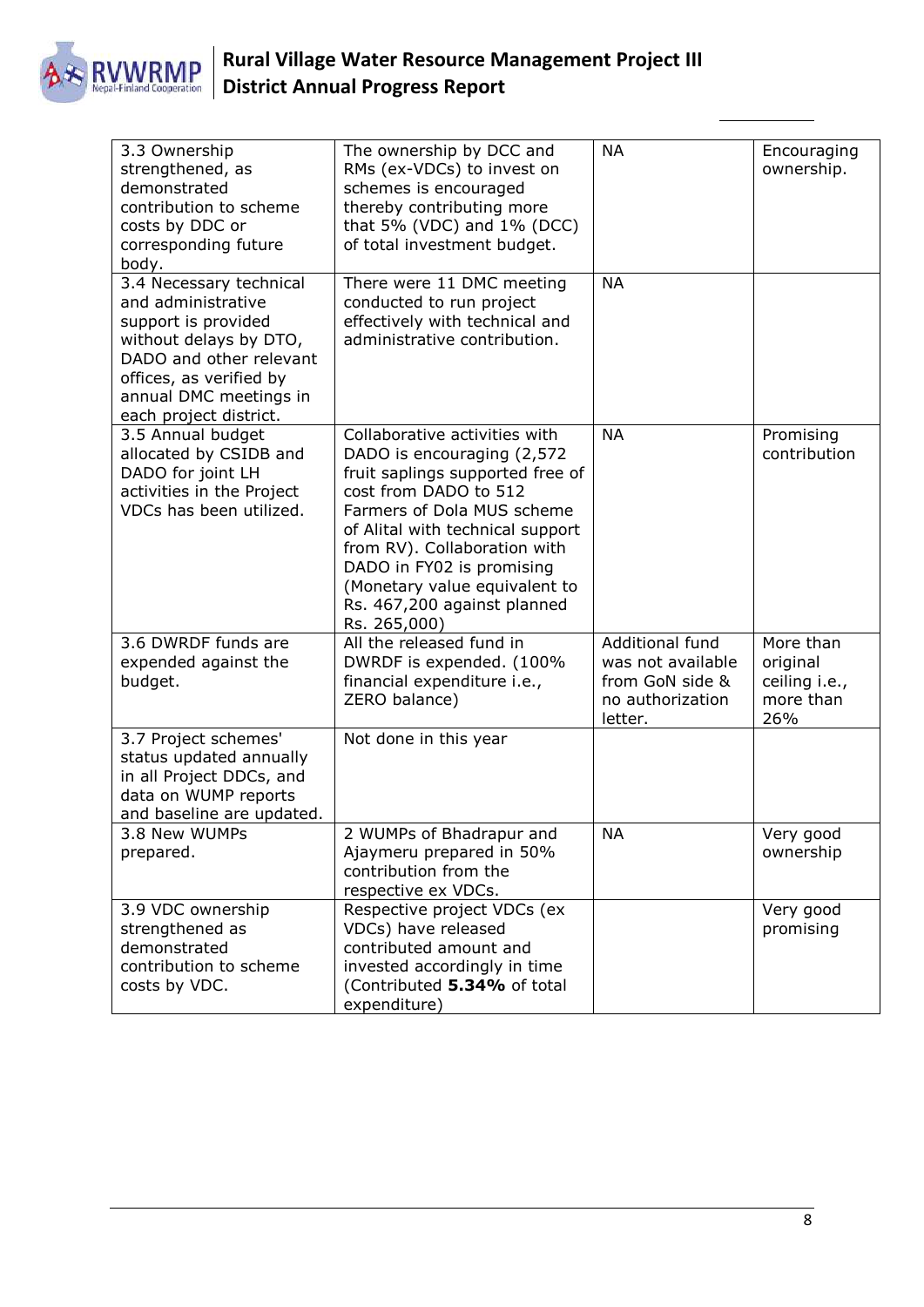

## <span id="page-8-0"></span>**B. Coordination and collaboration:**

### <span id="page-8-1"></span>**B.1 Summary of Coordination and Collaboration**

| Number of events / activities performed with<br>coordination / collaboration | 4 activities                        |
|------------------------------------------------------------------------------|-------------------------------------|
| Key Organizations involved                                                   | DADO, Dadeldhura                    |
| Total Budget Expected / Allocated for the events<br>(Excluding DWRDF)        | NPR. 265,000.00                     |
| Total expenditures with coordination / collaboration<br>(Excluding DWRDF)    | NPR. 467,200.00                     |
| % of fund utilization                                                        | More than expected (Total:<br>176%) |

## <span id="page-8-2"></span>**B.2 Details of Coordination and Collaboration**

| <b>Performed</b><br><b>Activity</b>                                                                                | Organization<br>(coordinated /<br>collaborated) | <b>Description of</b><br>the activity                                                                  | <b>Type of</b><br>collaboration<br>(Financial /<br><b>Technical /</b><br>Financial +<br><b>Technical</b> ) | <b>Budget</b><br>allocation<br>(excluding<br>DWRDF, if<br>any) | <b>Expenditure</b><br>(if any) |
|--------------------------------------------------------------------------------------------------------------------|-------------------------------------------------|--------------------------------------------------------------------------------------------------------|------------------------------------------------------------------------------------------------------------|----------------------------------------------------------------|--------------------------------|
| Home Garden<br>Management<br>Trainings                                                                             | DADO,<br>Dadeldhura                             | 31 HGM groups<br>training<br>conducted                                                                 | Financial $+$<br>Technical                                                                                 | 70,000.00                                                      | 70,000.00                      |
| <b>Leader Farmers</b><br>Trainings                                                                                 | DADO,<br>Dadeldhura                             | 2 events<br>completed                                                                                  | Financial $+$<br>Technical                                                                                 | 75,000.00                                                      | 75,000.00                      |
| Nutrition<br>awareness/HG<br>training and follow<br>up campaign in<br>ward level<br>(through LRPs<br>mobilization) | DADO,<br>Dadeldhura                             | LRPs mobilized in<br>project RMs for<br>supporting HGGs                                                | Technical                                                                                                  | 5,000.00                                                       | $\Omega$                       |
| Commercial<br>agriculture<br>promotion support<br>and Training                                                     | DADO,<br>Dadeldhura                             | 3 events<br>completed                                                                                  | Financial $+$<br>Technical                                                                                 | 75,000.00                                                      | 72,200.00                      |
| Collaborative<br>efforts<br>(Establishment of<br>fruit orchard)                                                    | DADO,<br>Dadeldhura                             | 2,572 fruit<br>saplings of 5<br>crops of fruits<br>distributed @<br>Dola MUS<br>scheme area,<br>Alital | Financial                                                                                                  | 40,000.00                                                      | 250,000.00                     |
| <b>Total</b>                                                                                                       |                                                 |                                                                                                        |                                                                                                            | 265,000.00                                                     | 467,200.00                     |

## <span id="page-8-3"></span>**C. District's Issues**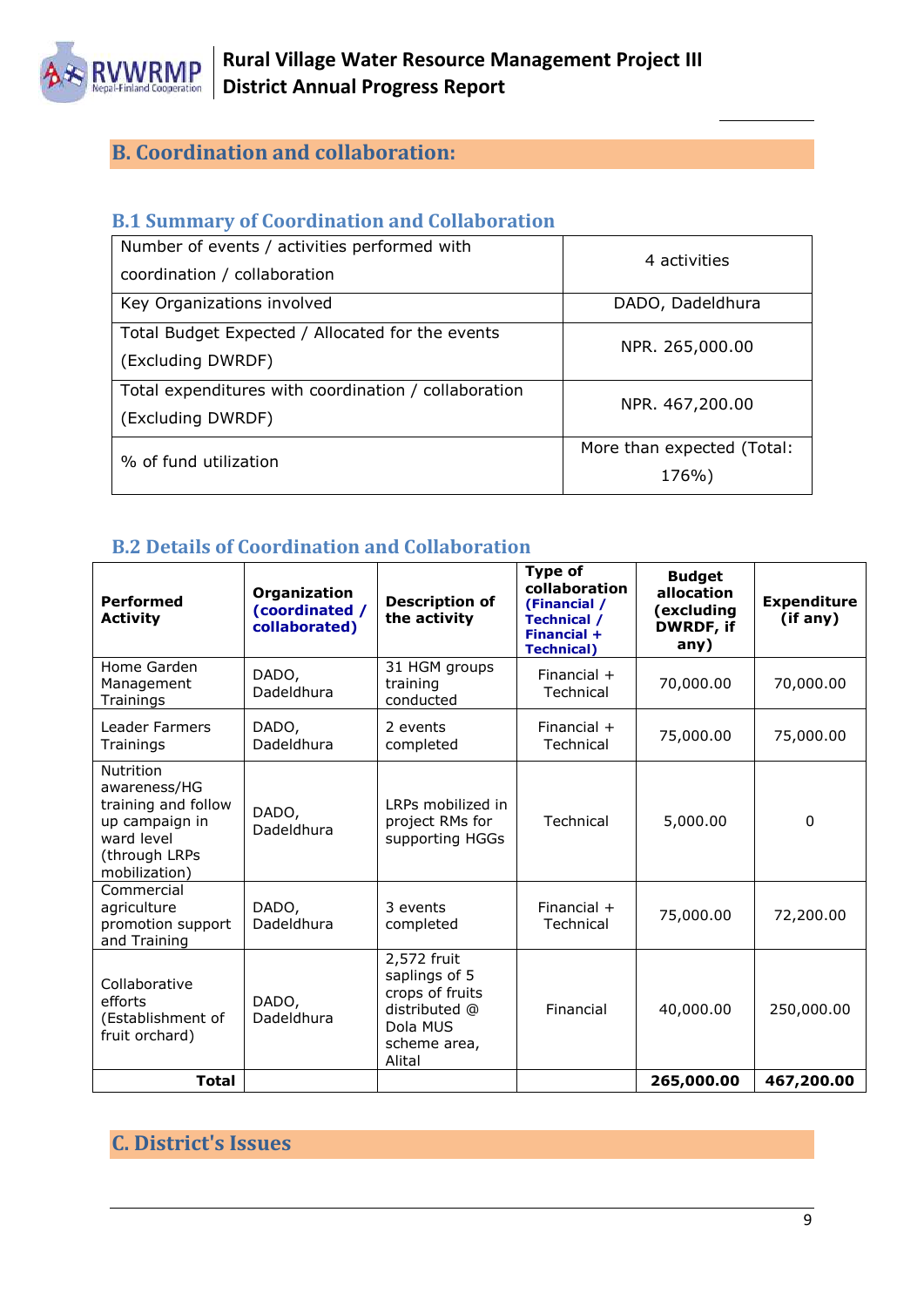

## C.1: DMC Meeting

| <b>DMC</b> | Key Issues and Decision                                                           | Implementation                     | Remarks |
|------------|-----------------------------------------------------------------------------------|------------------------------------|---------|
| Meetings   |                                                                                   | status                             |         |
| 2073.04.32 | Fulfill the vacant position of SPs Notice                                         | SP selected and                    |         |
|            | published, Endorsed AWP02                                                         | mobilized                          |         |
| 2073.05.23 | SP selection process                                                              |                                    |         |
| 2073.09.18 | Endorsed report submitted by SP selection                                         | WUMP of Ajaymeru                   |         |
|            | committee for SP selection with facilities                                        | and Bhadrapur                      |         |
|            | and duty station finalization, new WUMP                                           | prepared, schemes<br>monitored     |         |
|            | VDC selection, Organization selection for<br>WUMP preparation, Extended tenure of |                                    |         |
|            | schemes, Extension of service contract for                                        |                                    |         |
|            | short term livelihood consultants, AWP 02                                         |                                    |         |
|            | revision and scheme level monitoring                                              |                                    |         |
| 2073.10.12 | HP replacement, SO selection for new                                              | HR replaced and                    |         |
|            | WUMP preparation, Extend the tenure of                                            | mobilized, WUMP                    |         |
|            | schemes, AWP 02 revision                                                          | prepared                           |         |
| 2073.11.18 | Third monitoring of schemes and DAPE                                              | DAPE done, schemes                 |         |
|            | team formation for further evaluation                                             | monitored                          |         |
|            | process                                                                           |                                    |         |
| 2073.12.29 | Third monitoring planning, tenure extension                                       | Agreement for                      |         |
|            | of IPO schemes, DAPE report endorsed,                                             | implementation of                  |         |
|            | Agreement with UCs for implementation<br>phase, ICS installation agreement and    | schemes done with<br>8 WUCs, ICS   |         |
|            | Gaun Palika wise budget planning for next                                         | installed, AWP03                   |         |
|            | FY 2074/075                                                                       | prepared as per RM                 |         |
| 2074.01.26 | Second monitoring planning, benefits set                                          | Additional amount of               |         |
|            | for UC quotation opening team members,                                            | remaining                          |         |
|            | deficient amount released to UCs of first                                         | installment released               |         |
|            | slot schemes' UCs                                                                 | to concerned                       |         |
|            |                                                                                   | schemes                            |         |
| 2074.02.11 | Sharing about the changing project                                                | Shared about                       |         |
|            | modality in the presence of representative                                        | changing modality of               |         |
|            | from Embassy of Finland, discussed the                                            | project, discussed                 |         |
|            | progress and review the status and<br>discussed about the sustainability issues   | about the<br>sustainability aspect |         |
| 2074.02.31 | Reviewed the status of previous meeting                                           | Additional fund from               |         |
|            | decision, Second monitoring and advance                                           | GoN not released                   |         |
|            | settlement, clearance of the completed                                            | but the addn fund                  |         |
|            | schemes, collaboration and coordination                                           | from GoF released                  |         |
|            | among DMC member offices, addn budget                                             | but authorization                  |         |
|            | authorization and release in time                                                 | letter still pending               |         |
| 2074.03.16 | Reviewed the status of previous meeting                                           | HP replaced and                    |         |
|            | decision, HP replacement                                                          | mobilized                          |         |
| 2074.03.30 | Reviewed the status of previous meeting                                           | All responsibility for             |         |
|            | decision, thanks giving to DMC members,                                           | implementing RV                    |         |
|            | all responsibilities hand over to respective                                      | onwards handed                     |         |
|            | rural municipalities                                                              | over to concerned                  |         |
|            |                                                                                   | <b>RMs</b>                         |         |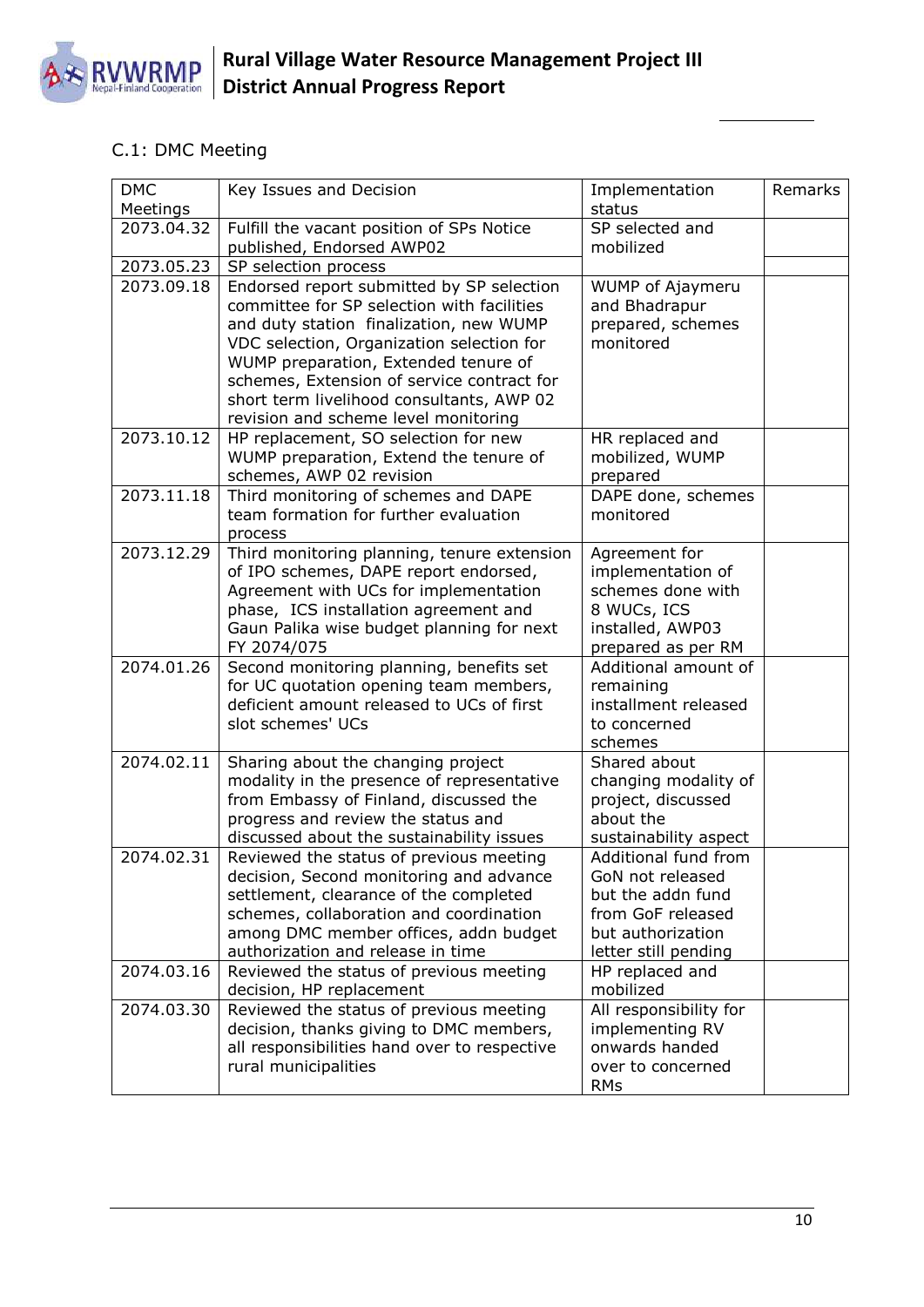

C.2: PSU/PCO Support (Staff):

| Type of Support                                          | <b>Number</b><br>of visits | Key delivery                                                                                          | Output                                                                                                                                                                     |
|----------------------------------------------------------|----------------------------|-------------------------------------------------------------------------------------------------------|----------------------------------------------------------------------------------------------------------------------------------------------------------------------------|
| 1. Scheme/VDC<br>monitoring                              | 0                          | Not participated                                                                                      | 59 scheme level monitoring<br>visits done but no any PSU/PCO<br>staffs participated                                                                                        |
| 2. SO/SPs selection                                      | 1                          | Support evaluation<br>process for vacant<br>positions of SPs                                          | 4 vacant positions of SPs<br>fulfilled and mobilized                                                                                                                       |
| 3. Training/Workshop<br>facilitation                     | 3                          | Facilitation for UC<br>management training,<br>VMW training and<br>Cooperative<br>management training | 16 WUCs were able to procure<br>materials and manage their<br>UCs, 14 VMWs from 8 WSS<br>trained on technical matters,<br>one coop in Alital supported and<br>strengthened |
| 4. Bimonthly meeting                                     | 3                          | Facilitation for<br>thematic discussion                                                               | SPs oriented on Total<br>Sanitation, Energy options                                                                                                                        |
| 5.<br>Ceremony                                           |                            | No any                                                                                                |                                                                                                                                                                            |
| Discussion on<br>6.<br>district project<br><b>issues</b> |                            | No any                                                                                                |                                                                                                                                                                            |

## <span id="page-10-0"></span>**D. Sector wise Plan Versus Achievements**

## <span id="page-10-1"></span>**D.1 Capital**

| <b>Scheme</b><br><b>Sector</b> |                  | <b>Planned for FY</b><br>2073/74 |                  | <b>Achieved in FY</b><br>2073/74 |                  | <b>Plan for coming FY</b><br>2074/75 |                         |  |
|--------------------------------|------------------|----------------------------------|------------------|----------------------------------|------------------|--------------------------------------|-------------------------|--|
|                                | <b>Type</b>      | Nbr of<br>scheme                 | Nbr of<br>benefi | Nbr of<br>scheme                 | Nbr of<br>benefi | <b>Nbr</b> of<br>scheme              | <b>Nbr of</b><br>benefi |  |
| Water                          | Gravity          | 10                               | 3072             | 10                               | 3072             | 35                                   | 7485                    |  |
| Irrigation                     | CI               |                                  |                  |                                  |                  |                                      |                         |  |
| <b>MUS</b>                     | WS+NCI           |                                  | 184              |                                  | 184              | 5                                    | 934                     |  |
| Environment                    | School<br>Toilet |                                  | 347              |                                  | 347              |                                      |                         |  |
| Other<br>Energy                | <b>ICS</b>       | 2(184)<br>no)                    | 960              | 2(184)<br>no)                    | 960              | 3(516)<br>no)                        | 2680                    |  |

## <span id="page-10-2"></span>**D.2 Recurrent/Program (DWRDF only)**

| <b>Capacity Building</b><br><b>Heading</b> | Nbr of<br>event<br>planned | Nbr of<br>event<br>conducted | <b>Plan Vs</b><br><b>Achieve-</b><br>ment $(\% )$ | <b>Key achievement</b>                                                                                                                      |
|--------------------------------------------|----------------------------|------------------------------|---------------------------------------------------|---------------------------------------------------------------------------------------------------------------------------------------------|
| Awareness/Campaign                         | 34                         | 34                           | 100                                               | Aware local female, dalits and<br>other targeted communities<br>for sanitation, women rights<br>and others concerned in the<br>project RMs. |
| Cooperative                                |                            |                              | 100                                               | One coop Chetana Krishi<br>Sahakari Sanstha Ltd<br>capacited and has been in<br>strengthening services.                                     |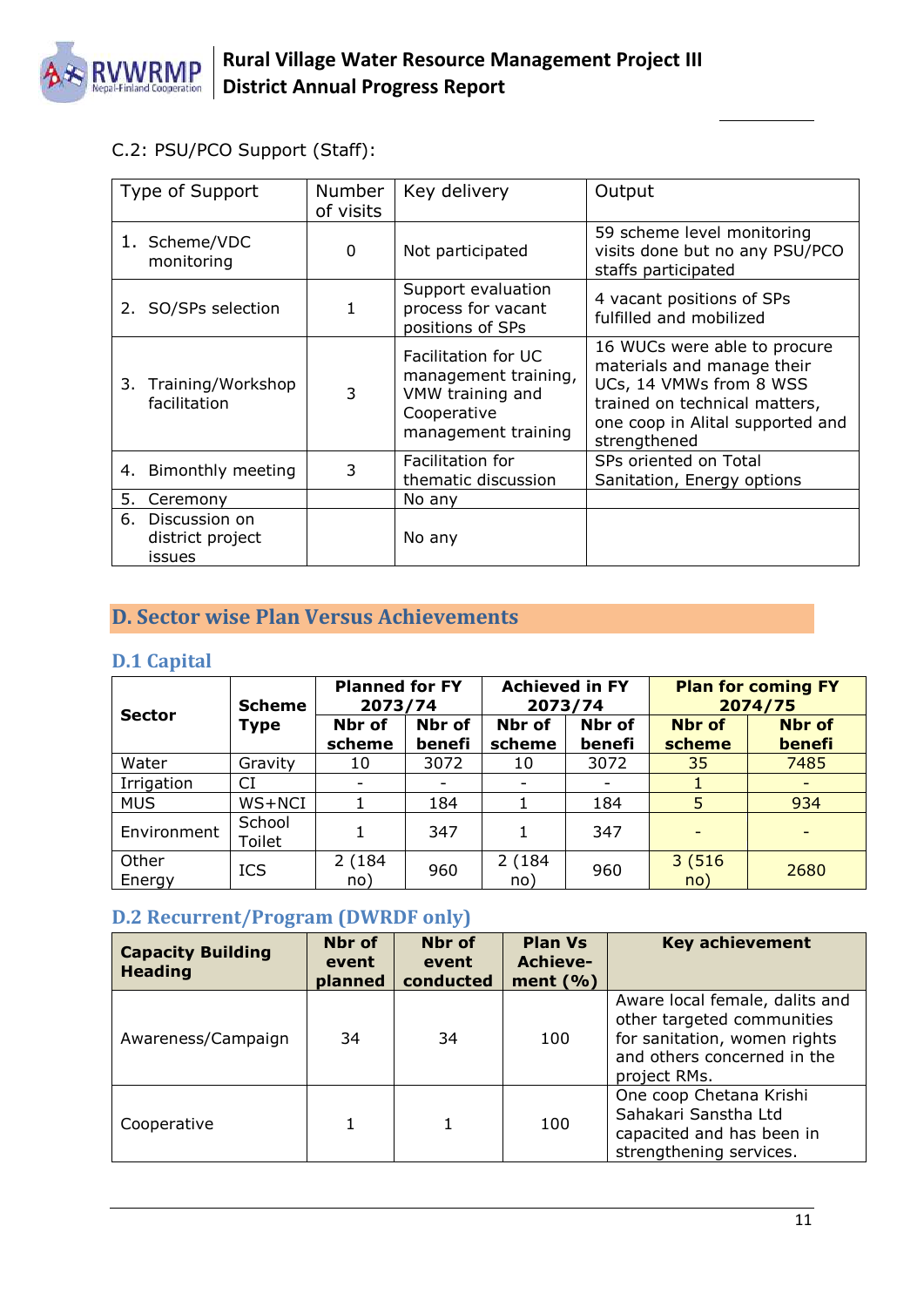

| <b>District Stakeholders</b><br>level                                                                       |     |     |     |                                                                                                                           |
|-------------------------------------------------------------------------------------------------------------|-----|-----|-----|---------------------------------------------------------------------------------------------------------------------------|
| SO/SP Capacity<br><b>Building</b>                                                                           |     |     |     |                                                                                                                           |
| Step by Step                                                                                                | 76  | 76  | 100 | UCs are able to implement<br>schemes with transparent,<br>quality and other options in<br>scheme area.                    |
| Technical HR (WASH,<br>Irrigation, MHP:<br><b>Technical Trainings</b><br>(VMW, LF, MPN, MLF,<br>RWJM, etc)) | 5   | 5   | 100 | 26 VMWs, 10 LRPs, 98 LFs<br>trained and mobilized in their<br>schemes, groups and<br>communities for service<br>delivery. |
| <b>WUMP Related</b>                                                                                         |     |     |     |                                                                                                                           |
| <b>VDC Stakeholder</b>                                                                                      |     |     |     |                                                                                                                           |
| Level                                                                                                       |     |     |     |                                                                                                                           |
| <b>Exposure Visits</b>                                                                                      |     |     |     |                                                                                                                           |
| <b>Total</b>                                                                                                | 116 | 116 | 100 |                                                                                                                           |

## <span id="page-11-0"></span>**D.3 Recurrent/Program (TA funded only):**

| <b>Capacity Building</b><br><b>Heading</b>                                                                  | <b>Number of</b><br>event<br>planned | <b>Number of</b><br>event<br>conducted | <b>Plan Vs</b><br><b>Achievement</b><br>( %) | <b>Key achievement</b>                            |
|-------------------------------------------------------------------------------------------------------------|--------------------------------------|----------------------------------------|----------------------------------------------|---------------------------------------------------|
| Awareness/Campaign                                                                                          |                                      |                                        |                                              |                                                   |
| Cooperative                                                                                                 |                                      |                                        |                                              |                                                   |
| District Stakeholders<br>level                                                                              |                                      |                                        |                                              |                                                   |
| SO/SP Capacity<br><b>Building</b>                                                                           |                                      |                                        |                                              |                                                   |
| Step by Step                                                                                                |                                      |                                        |                                              |                                                   |
| Technical HR (WASH,<br>Irrigation, MHP:<br><b>Technical Trainings</b><br>(VMW, LF, MPN, MLF,<br>RWJM, etc)) |                                      |                                        |                                              |                                                   |
| <b>WUMP Related</b>                                                                                         | 10                                   | 10                                     | 100                                          | The WUMP of<br>Bhadrapur and<br>Ajaymeru prepared |
| <b>VDC Stakeholder</b><br>Level                                                                             |                                      |                                        |                                              |                                                   |
| <b>Exposure Visits</b>                                                                                      |                                      |                                        |                                              |                                                   |
| <b>Total</b>                                                                                                | 10                                   | 10                                     | 100                                          |                                                   |

## <span id="page-11-1"></span>**E. Status of Home Garden**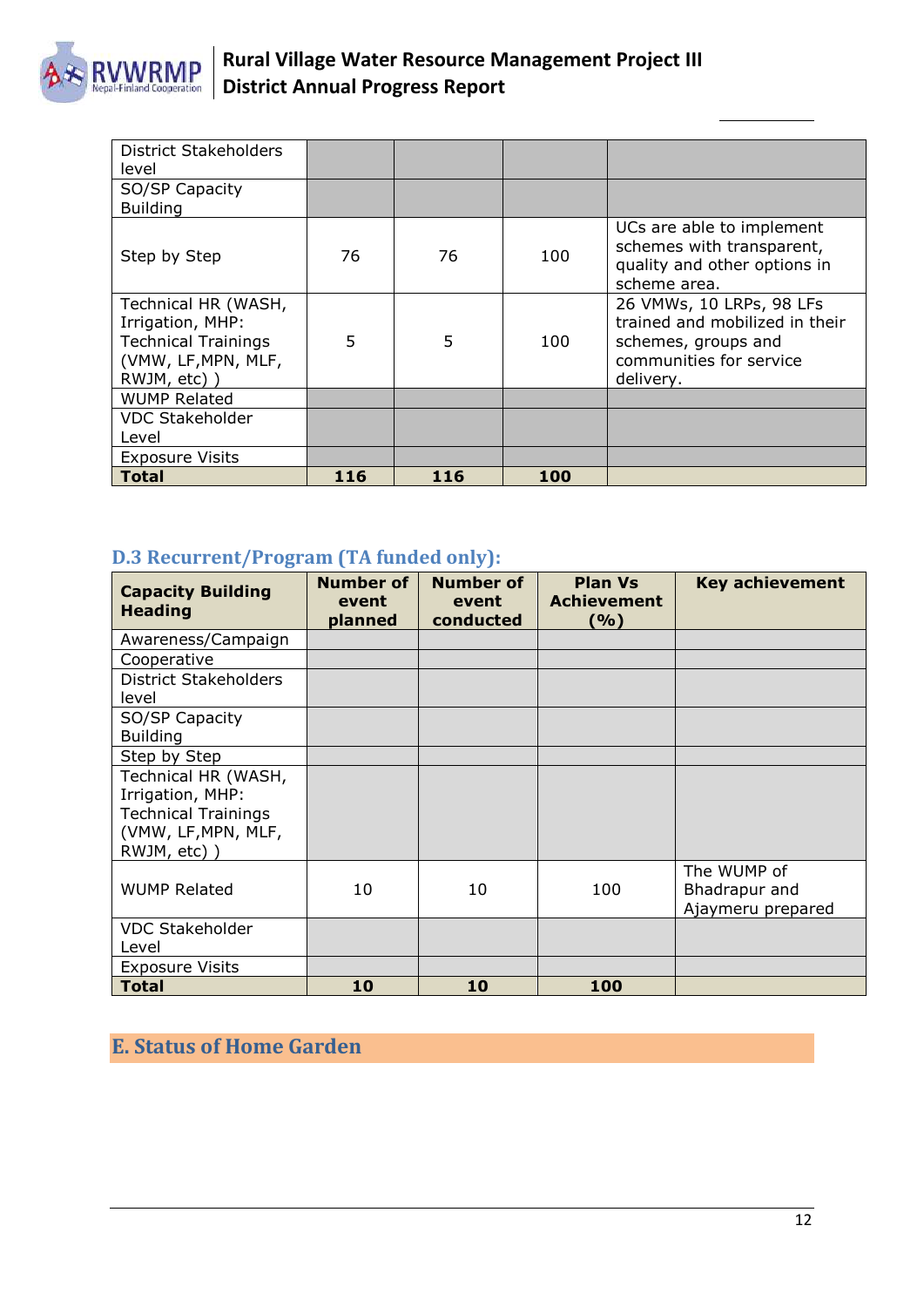

| Name of GP<br>(WN-Ex-VDC)    | <b>Number of</b><br><b>HG upto FY</b><br>2072/73 | <b>Number of</b><br><b>HHs covered</b><br>by FY<br>2072/73 | <b>Number of</b><br><b>Home Garden</b><br>developed in<br>FY 2073/74 | <b>Number of</b><br><b>Households</b><br>covered in FY<br>2073/74 | <b>Number of</b><br><b>Total</b><br>population<br>covered |
|------------------------------|--------------------------------------------------|------------------------------------------------------------|----------------------------------------------------------------------|-------------------------------------------------------------------|-----------------------------------------------------------|
| Bhageswor-3<br>(Bhageswor)   | 6                                                | 184                                                        | 4                                                                    | 120                                                               | 1,565                                                     |
| Ganyapdhura-2<br>(Ganeshpur) | 3                                                | 89                                                         | 4                                                                    | 114                                                               | 1,040                                                     |
| Alital (Alital)              | 3                                                | 84                                                         | 11                                                                   | 283                                                               | 1,898                                                     |
| Alital (Gankhet)             | 3                                                | 91                                                         | $\overline{4}$                                                       | 101                                                               | 998                                                       |
| Nabdurga-3<br>(Nabdurga)     | 3                                                | 76                                                         | 5                                                                    | 126                                                               | 1,050                                                     |
| Ajaymeru-4<br>(Chipur)       | 3                                                | 84                                                         | 3                                                                    | 74                                                                | 811                                                       |
| <b>Total</b>                 | 21                                               | 608                                                        | 31                                                                   | 818                                                               | 7,363                                                     |

## <span id="page-12-0"></span>**F. Status of Disaggregated Beneficiaries**

## <span id="page-12-1"></span>**F.1 Awareness and Capacity Building Activities**

#### **i) Awareness and CB**

| <b>Event</b>                 | <b>DF</b> | <b>DM</b> | <b>JF</b> | <b>JM</b> | <b>OF</b> | <b>OM</b> | <b>Total</b> |
|------------------------------|-----------|-----------|-----------|-----------|-----------|-----------|--------------|
| Awareness / Campaign         | 1,156     | 618       | 971       | 388       | 5,769     | 3000      | 12,016       |
| Cooperative                  | 16        | 3         | 4         | 4         | 61        | 85        | 173          |
| District Stakeholders level  |           |           |           |           |           |           |              |
| SO/SP Capacity Building      |           |           |           |           |           |           |              |
| Step by Step                 | 269       | 247       | 309       | 332       | 1,538     | 1,642     | 4,337        |
| <b>WUMP Related</b>          | 40        | 39        | -         | -         | 137       | 147       | 363          |
| <b>VDC Stakeholder Level</b> | 26        | 49        | 17        | 21        | 260       | 425       | 798          |
| <b>Exposure Visits</b>       |           |           |           |           |           |           |              |
| <b>Total</b>                 | 1,507     | 956       | 1,301     | 745       | 7,765     | 5,299     | 17,687       |

#### **ii) Technical training**

| <b>Name of Technical Training</b> | DF | <b>DM</b> | JF | <b>JM</b>    | OF | <b>OM</b> | Total |
|-----------------------------------|----|-----------|----|--------------|----|-----------|-------|
| <b>VMW</b>                        |    |           |    |              |    | 20        |       |
| Local Resource Person - Agri      |    |           |    |              |    |           |       |
| Leader Farmer                     |    |           |    |              | 51 | 26        |       |
| <b>Master Leader Farmers</b>      |    |           |    |              |    |           |       |
| <b>Total</b>                      |    |           | 14 | $\mathbf{9}$ | 62 | 48        | 138   |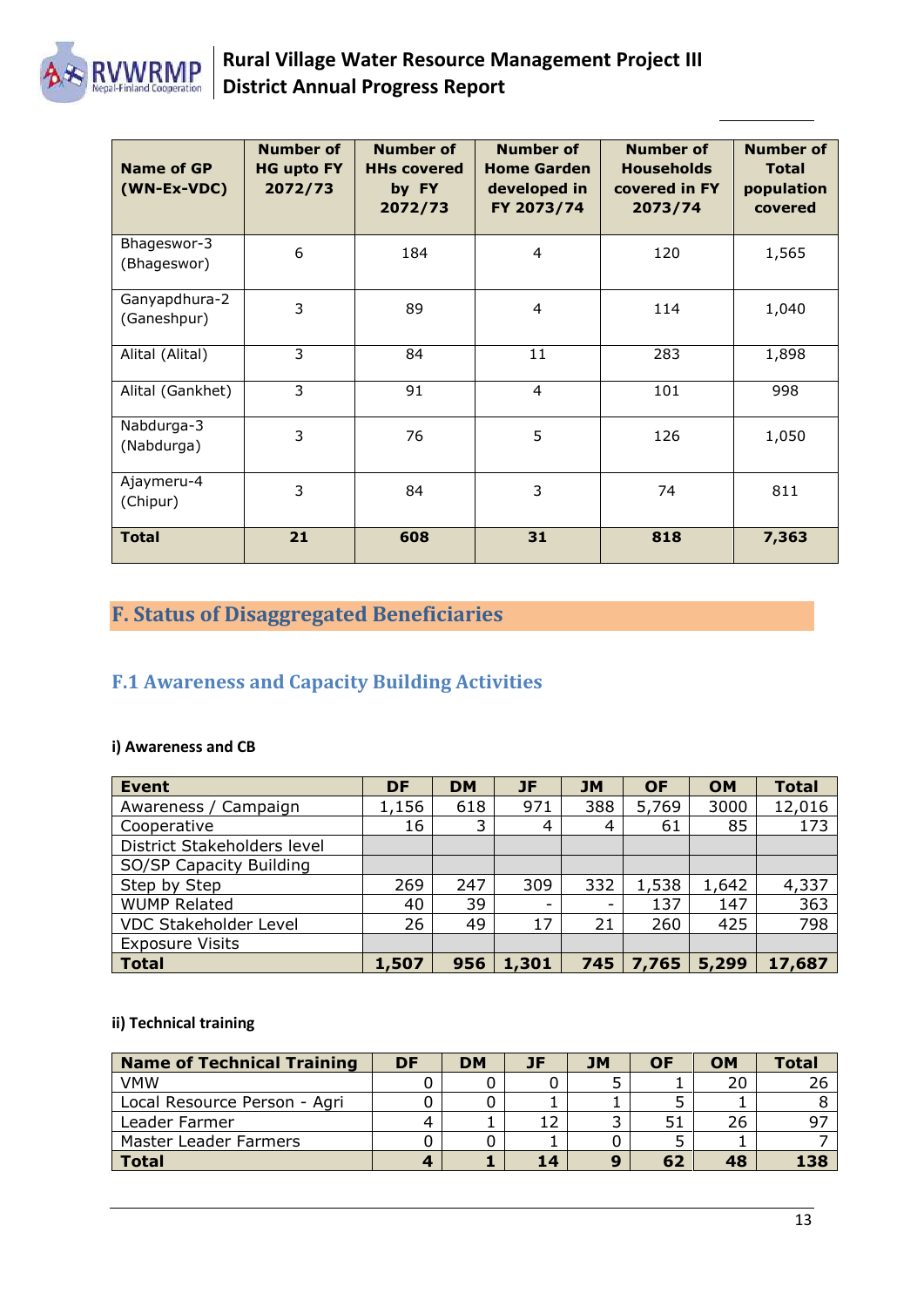

### <span id="page-13-0"></span>**F.2 Home Garden**

| Name of GP (WN, Ex.VDC) | DF | <b>DM</b> | JF  | <b>JM</b> | <b>OF</b> | <b>OM</b> | <b>Total</b> |
|-------------------------|----|-----------|-----|-----------|-----------|-----------|--------------|
| Bhageswor (Bhageswor)   | 8  |           |     | 0         | 95        | 17        | 120          |
| Ganyapdhura (Ganeshpur) | 8  |           |     | 0         | 100       |           | 114          |
| Ajaymeru (Chipur)       |    |           |     | 0         | 64        |           | 74           |
| Alital (Gankhet)        |    |           | 10  |           | 63        | 27        | 101          |
| Alital (Alital)         |    |           | 111 | 13        | 99        | 59        | 283          |
| Nabdurga (Nabdurga)     | 24 |           |     | 0         | 99        |           | 126          |
| <b>Total</b>            | 43 | 6         | 121 | 14        | 520       | 114       | 818          |

### <span id="page-13-1"></span>**F.3Cooperatives**

| Name of cooperative / GP<br>(cx.VDC)                              | DF  | <b>DM</b> | JF  | <b>JM</b> | <b>OF</b> | <b>OM</b> | <b>Total</b> |
|-------------------------------------------------------------------|-----|-----------|-----|-----------|-----------|-----------|--------------|
| Chetana Krishi Sahakari<br>Sanstha Ltd., Alital<br>(Shareholders) | 127 | 20        | 112 | 74        | 449       | 245       | 1,027        |
| <b>Total</b>                                                      | 127 | 20        | 112 | 74        | 449       | 245       | 1.027        |

Beneficiaries by loan: There are 13 Dalits (10F &3M), 42 Janjati (37F & 5M) and 30 others (19F & 11M) benefitted from loan out of 85 beneficiaries.

## <span id="page-13-2"></span>**F.4Water Supply: UC Composition**

Number of schemes/UCs : 25 (FY 2073/74)

| <b>Name of UC's position</b> | DF | <b>DM</b>       | JF | <b>JM</b> | <b>OF</b> | <b>OM</b> | <b>Total</b> |
|------------------------------|----|-----------------|----|-----------|-----------|-----------|--------------|
| Chairperson                  |    |                 |    |           |           | 20        | 25           |
| Vice-Chairperson             |    |                 |    |           | 8         | 10        | 25           |
| Secretary                    |    |                 |    |           | 6         | 11        | 25           |
| Joint Secretary              |    |                 |    |           |           |           |              |
| Treasurer                    |    |                 |    |           | 12        |           | 25           |
| Members                      | 12 | 8               | 10 | 6         | 63        | 55        | 154          |
| <b>Total</b>                 | 19 | 12 <sub>1</sub> | 19 | 14        | 90        | 100       | 154          |

## <span id="page-13-3"></span>**F.4UC Composition of other schemes (Irrigation, Energy, MUS, IWM)**

| <b>Name of UC's position</b> | DF  | <b>DM</b> | <b>JF</b> | <b>JM</b> | <b>OF</b> | <b>OM</b> | <b>Total</b> |
|------------------------------|-----|-----------|-----------|-----------|-----------|-----------|--------------|
| Chairperson                  |     |           |           |           |           |           |              |
| Vice-Chairperson             |     |           |           |           |           |           |              |
| Secretary                    |     |           |           |           |           |           |              |
| Joint Secretary              |     |           |           |           |           |           |              |
| Treasurer                    |     |           |           |           |           |           |              |
| Members                      |     |           |           |           |           | 10        | 28           |
| <b>Total</b>                 | - 1 |           |           |           |           |           | 44           |

Number of schemes/UCs : 4 (FY 2073/74)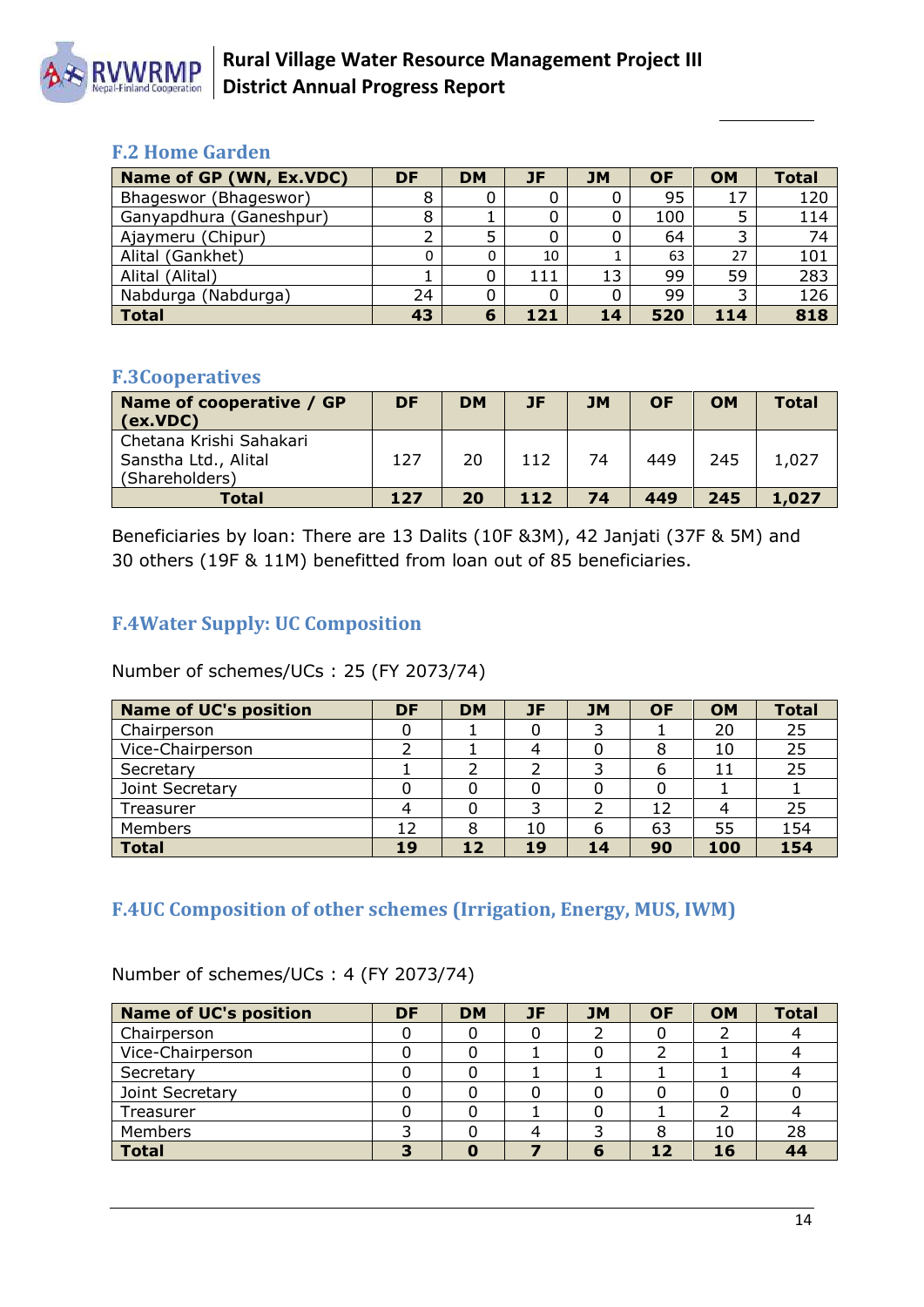

## <span id="page-14-0"></span>**ANNEX 1: VDC-wise detail of indicators**

#### **Table 1: Community contribution on WASH (IPC scheme/activities only)**

| <b>Indicator 1.3</b>                       | $\overline{\mathsf{cal}}$<br>嵒 | $\epsilon$ t)<br>₹<br>Alital<br>(Gang | g<br>9<br>τ<br>ſΦ<br><b>RdsM</b><br>≏<br><b>r</b><br>ξ | ō<br>Bhageshwor<br>(Bhageshwo | ipur)<br>Aja <sub>)</sub> | 연<br>Ganyapdhu<br>š<br>(Gan |
|--------------------------------------------|--------------------------------|---------------------------------------|--------------------------------------------------------|-------------------------------|---------------------------|-----------------------------|
| <b>Total WASH Investment Cost</b><br>(000) | 8,091.372                      | 11,913.715                            | 0                                                      | 9,586.509                     | 7,809.381                 | 4,391.834                   |
| <b>Actual Cost Contribution</b><br>('000)  | 2,028.611                      | 2,789.276                             | 0                                                      | 2,416.703                     | 1,800.589                 | 987.918                     |
| o In Cash ('000)                           | 34.000                         | 51,000                                | 0                                                      | 53,000                        | 35,000                    | 23,000                      |
| o In Kind ('000)                           | 1,994.611                      | 2,738,276                             | 0                                                      | 2,363,703                     | 1,765.589                 | 964.918                     |
| % Cost Contribution                        | 25.07                          | 23.41                                 | 0                                                      | 25.21                         | 23.06                     | 22.49                       |

#### **Table 2: Water supply schemes with WSP (Cumulative)**

| Indicator 1.5                             | <u>n</u><br>일 | et)<br>Ω<br>侗<br>$\boldsymbol{\sigma}$ | ω<br>Ы<br>eqe<br>心<br>ΞŜ | ō<br>ω<br>o<br>Bhag<br>(Bha <sub>)</sub> | ී<br>w<br>ம உ |
|-------------------------------------------|---------------|----------------------------------------|--------------------------|------------------------------------------|---------------|
| Number of water supply scheme implemented |               |                                        |                          |                                          |               |
| Number of water supply scheme with WSP    |               |                                        |                          |                                          |               |
| % of water supply schemes with WSP        |               |                                        |                          |                                          |               |

#### **Table 3: Active water supply UCs maintaining service level (Cumulative).**

| Indicator 1.6                                                                                                                                                                        | ≏<br>lita<br>₹<br>lital<br>ਟ | et)<br>Alital<br>(Gang | G6<br>ω<br>콩<br>ιã<br>sqeN)<br>PaqeN | ō<br>3<br>ซี<br>ה<br><b>Bhag</b><br>$(Bh$ a | Aja<br>(Chi | (Gan<br><u>ត្ត</u> |
|--------------------------------------------------------------------------------------------------------------------------------------------------------------------------------------|------------------------------|------------------------|--------------------------------------|---------------------------------------------|-------------|--------------------|
| Number of water supply scheme implemented                                                                                                                                            | 3                            | 2                      | 0                                    | $\mathcal{P}$                               | 2           |                    |
| <b>Number of schemes having: O&amp;M regulations</b><br>implemented + Functional status: fully functional +<br>O&M fund available + VMW mobilized +<br>UCs having meetings regularly |                              |                        | U                                    |                                             | 2           |                    |
| % of UCs: active and able to maintain service level                                                                                                                                  | 100                          | 100                    | O                                    | 100                                         | 100         | 100                |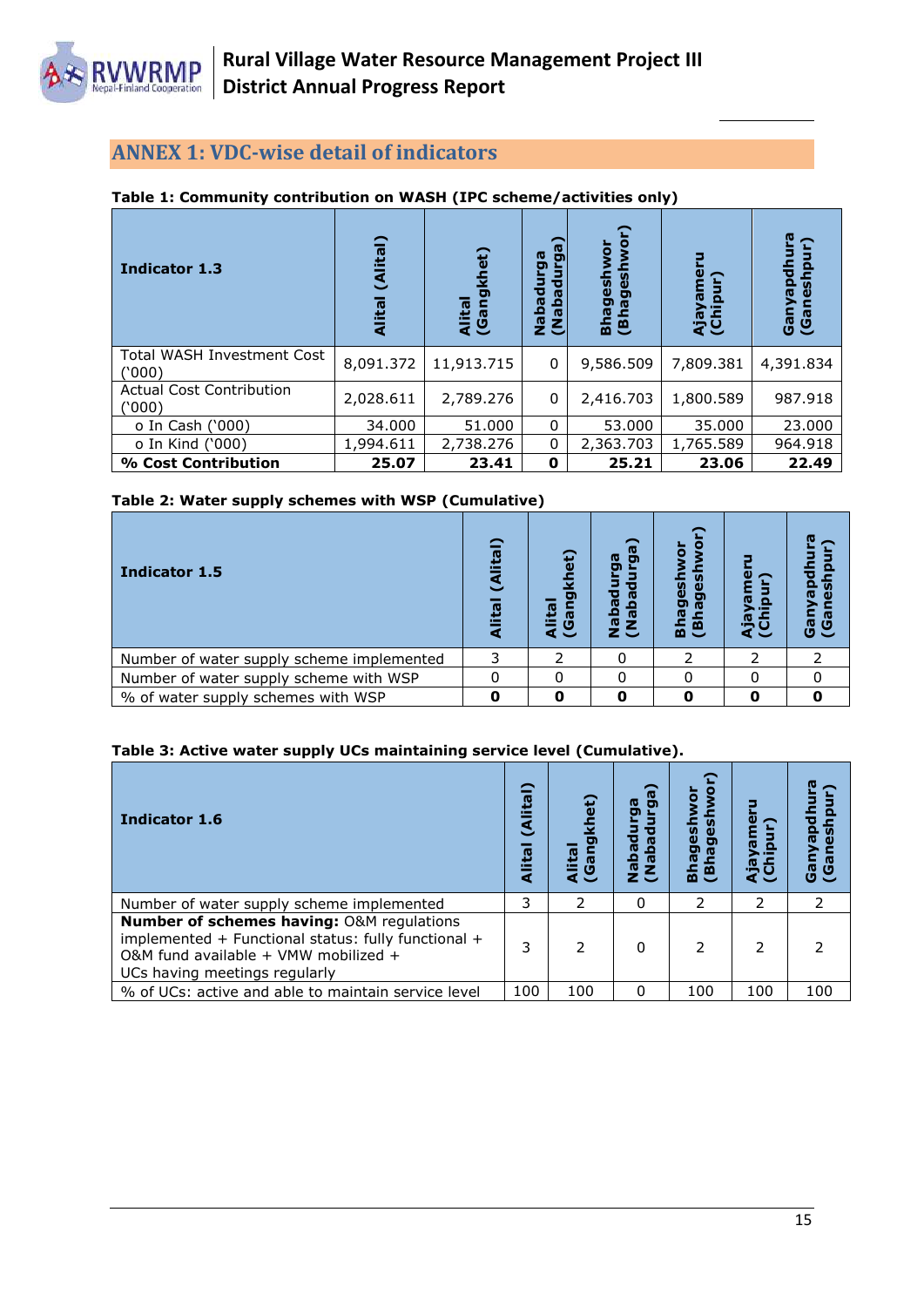

|  |  |  |  | Table 4: WS Schemes with at-least three public audits (IPC schemes) |
|--|--|--|--|---------------------------------------------------------------------|
|  |  |  |  |                                                                     |

| Indicator 1.7                                       | (Alital)<br><b>Alital</b> | khet)<br>Alital<br>(Gangl | ga)<br>ဌိ<br>з<br>npeqeN)<br>InpeqeN | eshwor<br>Bhageshwo<br>Ō<br>(Bha | Ajayame<br>(Chipur) | 리<br>≧<br>(Gan<br>ලී |
|-----------------------------------------------------|---------------------------|---------------------------|--------------------------------------|----------------------------------|---------------------|----------------------|
| Number of water supply scheme implemented           | 3                         | 2                         | 0                                    | 2                                | 2                   | 2                    |
| Number of schemes having at-least 3 public<br>audit | 3                         | 0                         | 0                                    | 2                                | 2                   | $\Omega$             |
| % of WS schemes with at-least 3 public audits       | 100                       | 0                         | 0                                    | 100                              | 100                 | $\mathbf{0}$         |
| Number of participation in public audit             | 89                        | 0                         | 0                                    | 152                              | 104                 | $\Omega$             |
| Number of female participation                      | 42                        | 0                         | 0                                    | 71                               | 31                  | 0                    |
| Number of Dalit participation                       | 4                         | 0                         | 0                                    | 39                               |                     | 0                    |
| Number of Janajati participation                    | 36                        |                           | $\Omega$                             | 0                                | O                   | $\Omega$             |
| % of Female participation                           | 47.19                     | 0                         | $\Omega$                             | 46.71                            | 29.81               | $\Omega$             |
| % of Dalit participation                            | 4.49                      | 0                         | 0                                    | 25.66                            | 0.96                | $\Omega$             |
| % of Janajati participation                         | 40.45                     | 0                         | 0                                    | 0                                | 0                   | 0                    |

#### **Table 5: Composition of UC's key positions in implemented Water Supply schemes**

| <b>Indicator 1.8</b>          | ≏<br>(Alital<br>Alital | et)<br>⊽<br>ה<br>협<br>a<br>Ca | rga)<br>ලි<br>ප<br>Nabadur<br>Mabadur | <b>D</b><br>$\overline{9}$<br>$\frac{1}{9}$<br><u>ဖွ</u><br>ω<br>ත<br>ō<br>(Bha<br>은<br>ᆱ | <u>ဗို</u><br>pur)<br>ក<br><b>A</b> <sub>5</sub> | 巴<br>ᇹ<br>ලී<br>ී |
|-------------------------------|------------------------|-------------------------------|---------------------------------------|-------------------------------------------------------------------------------------------|--------------------------------------------------|-------------------|
| <b>Total UC Key Positions</b> | 12                     | 8                             | 0                                     | 8                                                                                         | 8                                                | 8                 |
| Female Key Positions          | 5                      | 3                             | 0                                     | 4                                                                                         | 3                                                | 3                 |
| Dalit Key Positions           | 0                      | O                             | $\Omega$                              | 2                                                                                         | $\Omega$                                         | <sup>0</sup>      |
| Janajati Key Positions        |                        | 4                             | 0                                     | 0                                                                                         | 0                                                | $\Omega$          |
| % Female Key Positions        | 41.67                  | 37.50                         | 0                                     | 50                                                                                        | 37.50                                            | 37.50             |
| % Dalit Key Positions         | ŋ                      | $\Omega$                      | $\Omega$                              | 25                                                                                        | 0                                                | <sup>0</sup>      |
| % Janajati Key Positions      | 58.33                  | 50                            | $\Omega$                              | $\mathbf 0$                                                                               | 0                                                | 0                 |

#### **Table 6.1: Status of CGD friendly WASH facilities in schools**

| <b>Indicator 1.9</b>                                                                | (Alital)<br><b>Alital</b> | (Gangkhet)<br><b>Alital</b> | ga)<br>Nabadurga<br>Egubadurga | geshwor)<br>ō<br>3<br><u>ဖွ</u><br>erge<br>(Bha) | Ganyapdhura<br>(hpur<br><b>V)</b><br>$\omega$<br>$\overline{G}$ | 근<br>Ajayame<br>(Chipur) | <b>Total</b> |
|-------------------------------------------------------------------------------------|---------------------------|-----------------------------|--------------------------------|--------------------------------------------------|-----------------------------------------------------------------|--------------------------|--------------|
| <b>Total Number of Schools</b>                                                      | 30                        | 15                          | 7                              | 8                                                | 6                                                               | 5                        | 71           |
| Schools having child club                                                           | 30                        | 11                          | $\overline{2}$                 | 8                                                | 5                                                               | 5                        | 61           |
| Schools having functional Water<br>facilities within school yard                    | 14                        | 12                          | $\overline{2}$                 | 8                                                | 6                                                               | 4                        | 46           |
| Schools having low cost water<br>treatment practices for drinking water<br>service. |                           |                             | 1                              | 4                                                | 3                                                               |                          | 8            |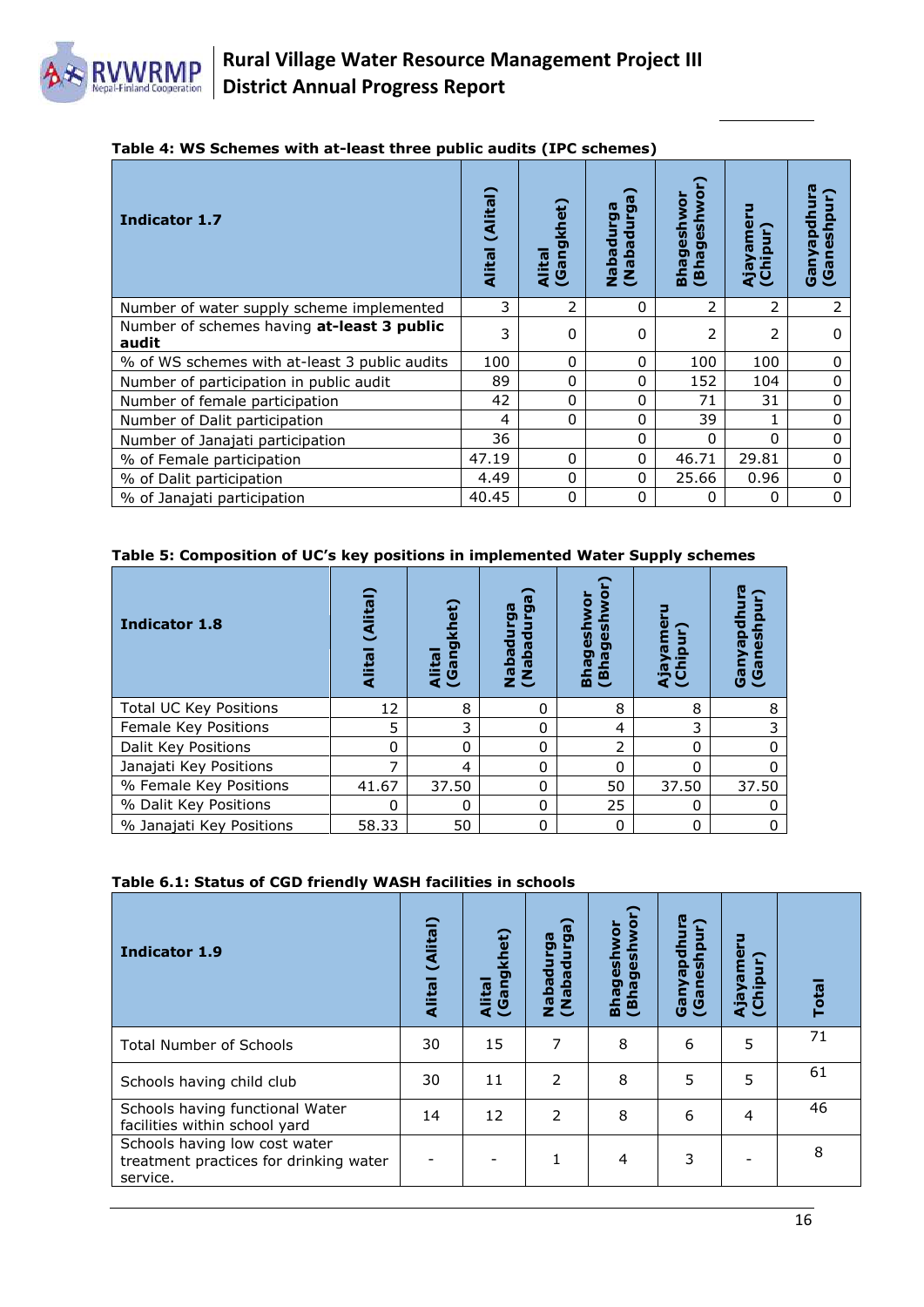

| Schools having functional toilet (1:50<br>student) cabin & urinal.     | 15 | 9  | 1 | 5 | 4 | 4              | 38 |
|------------------------------------------------------------------------|----|----|---|---|---|----------------|----|
| Schools having child & gender friendly<br>toilet                       | 7  | 13 |   | 4 | 2 | $\overline{2}$ | 29 |
| School having MHM facilities                                           | 8  |    |   | 3 |   |                | 14 |
| Schools with disable students<br>(crutches, wheel chair user).         |    |    |   |   |   |                | 3  |
| Schools having disable friendly toilet<br>(Ram+++)                     |    |    |   |   |   |                | 4  |
| Schools having hand washing<br>with<br>soap facilities                 | 10 | 6  | 2 | 4 | 6 | 4              | 32 |
| solid<br>Schools<br>having<br>waste<br>management practices            | 9  | 8  | 3 | 4 | 6 | 5              | 35 |
| having O&M<br>for<br>Schools<br>fund<br>sustaining the WASH facilities |    |    |   |   |   |                |    |
| Schools having garden                                                  | 10 | 3  |   |   | 1 |                | 17 |

#### **Table 6.2: Status of CGD friendly WASH facilities in other institutions (health-post, public offices)**

| <b>Indicator 1.9</b>                                                                  | (Alital<br><b>Alital</b> | het)<br>Alital<br>(Gangl | 급<br>Nabadı<br>Josda<br>J | ownls<br>eshw<br>$\mathbf 0$<br>Ō<br>ō<br>$\mathbf{E}$<br><b>Bha</b><br>$\overline{B}$ | aneshpu<br>Banyapd<br>ၑ |              |
|---------------------------------------------------------------------------------------|--------------------------|--------------------------|---------------------------|----------------------------------------------------------------------------------------|-------------------------|--------------|
| Total Number of institutions                                                          | 8                        |                          | 4                         |                                                                                        | 8                       | 9            |
| Institutions having functional Water facilities                                       | 4                        | 7                        | フ                         | 7                                                                                      | 6                       | 9            |
| Institutions having low cost water treatment practices<br>for drinking water service. | 8                        | 7                        | 4                         | 7                                                                                      | 8                       | 9            |
| Institutions having functional toilet.                                                | 8                        | 7                        | 4                         | 7                                                                                      | 8                       | 6            |
| Institutions having gender friendly toilet                                            | $\mathcal{P}$            | $\Omega$                 |                           | 2                                                                                      | $\Omega$                | $\Omega$     |
| Institutions having disable (crutch, wheel chair user)<br>friendly toilet.            | $\Omega$                 | $\Omega$                 | 0                         | 0                                                                                      | $\Omega$                | <sup>0</sup> |
| Institutions having hand washing with soap facilities                                 | 8                        |                          | 4                         |                                                                                        | 8                       | 9            |
| Institutions having solid waste management practices                                  | 4                        | 3                        | 3                         |                                                                                        | 3                       | 5            |
| Sub/Health post having hospital waste management<br>facilities                        |                          |                          |                           |                                                                                        |                         |              |

#### **Table 7: Affiliation of WS schemes in cooperatives in core VDCs (cumulative)**

| Indicator 1.10                                            | 西<br>lita | et)<br>Alita<br>(Gan | පා<br>ſ٥<br>۵<br><b>IQ</b><br>£ξ | g<br>$\overline{\mathbf{g}}$<br>ה<br><b>Bhage</b><br>俓<br>(Bh |   | ؏<br><b>Gal</b><br>යී |
|-----------------------------------------------------------|-----------|----------------------|----------------------------------|---------------------------------------------------------------|---|-----------------------|
| Total number of WS schemes                                | 6         | 6                    | 3                                | 5                                                             | 3 |                       |
| Number of schemes having account in<br>cooperative        | 6         | $\Omega$             | 0                                | 0                                                             | 0 |                       |
| Amount of total O&M fund of WS schemes<br>in cooperatives | 1,73,000  | $\mathbf{0}$         | 0                                | 0                                                             | 0 |                       |
| % of WS schemes affiliated in cooperatives                | 100       | $\Omega$             | 0                                | 0                                                             | 0 |                       |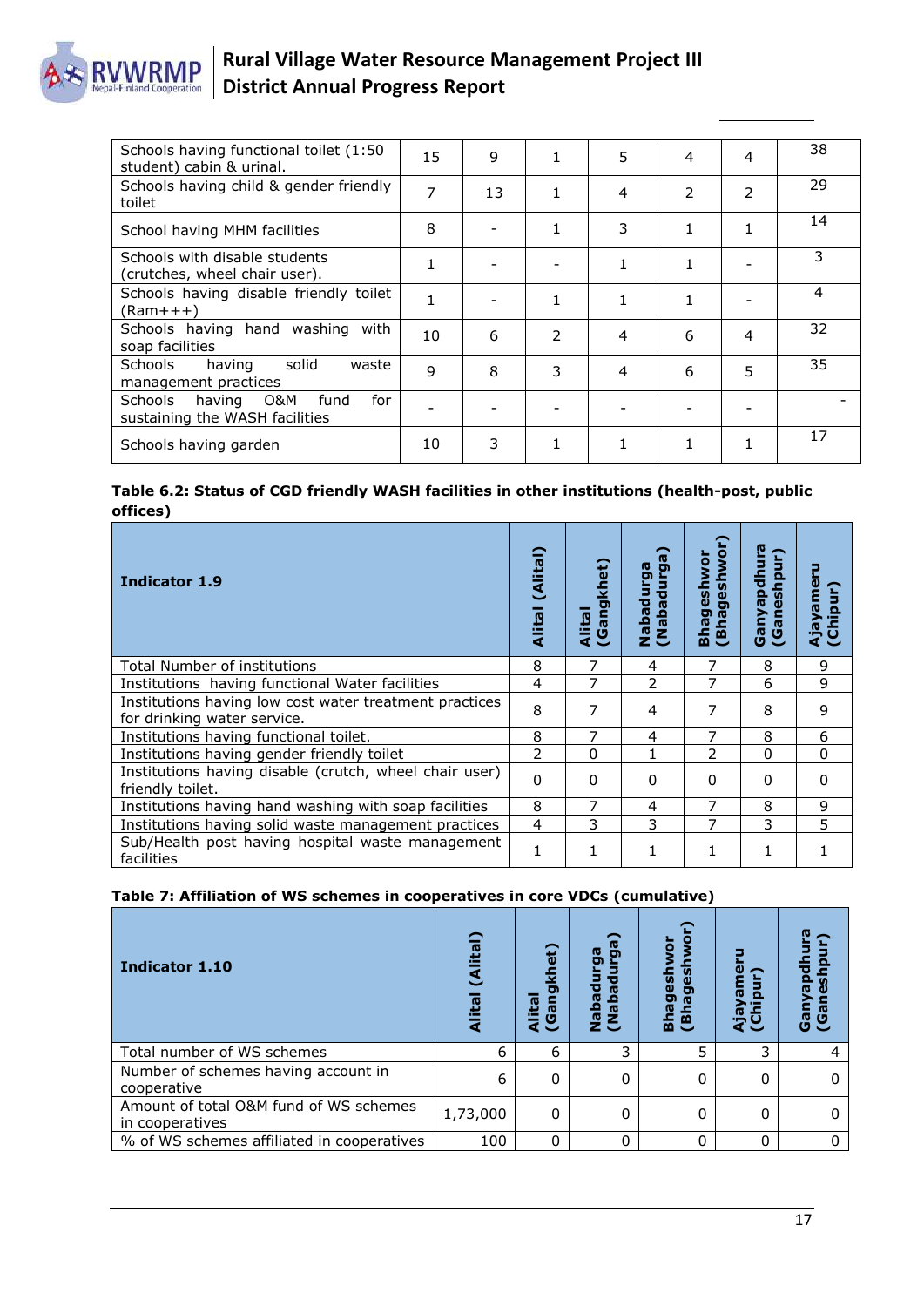

#### **Table 8: Total sanitation status of core GPs (Ex- VDCs)**

| Indicator 1.11                                                                               | Alital (Alital) | (Gangkhet)<br><b>Alital</b> | (Nabadurga)<br><b>Nabadurga</b> | (Bhageshwor)<br>Bhageshwor | Ajayameru<br>(Chipur) | Ganyapdhura<br>(Ganeshpur) | <b>Total</b> |
|----------------------------------------------------------------------------------------------|-----------------|-----------------------------|---------------------------------|----------------------------|-----------------------|----------------------------|--------------|
| Total household in GP (as Ex VDC)                                                            | 2444            | 1165                        | 762                             | 935                        | 564                   | 792                        | 6662         |
| HHs having access to toilet to all at<br>all time                                            | 947             | 480                         | 162                             | 905                        | 495                   | 208                        | 3197         |
| HHs having hand washing with soap<br>facilities                                              | 2200            | 560                         | 220                             | 273                        | 110                   | 539                        | 3902         |
| HHs having access to safe drinking<br>water (practicing low cost HH<br>treatment technology) | 281             | 722                         | 127                             | 100                        | 111                   | 135                        | 1476         |
| HHs practicing safe food intake.                                                             | 1460            | 700                         | 425                             | 48                         | 431                   | 410                        | 3474         |
| HH having ICS                                                                                | 147             | <b>NA</b>                   | 75                              | 215                        | 107                   | 12                         | 556          |
| HHs managing the FYM                                                                         | 435             | 300                         | 95                              | 287                        | 38                    | 105                        | 1260         |
| HH having the Chang                                                                          | 1266            | 330                         | 115                             | 169                        | 145                   | 431                        | 2456         |
| HHs having waste Pit                                                                         | 1076            | 201                         | 130                             | 125                        | 118                   | 77                         | 1727         |
| HHs managing the waste water in<br>HG                                                        | 976             | 296                         | 120                             | 304                        | 107                   | 182                        | 1985         |
| Self-monitored HHs through SDA<br>(1 <sup>st</sup> visit)                                    | 358             | 159                         | 332                             | 228                        | 50                    | 133                        | 1260         |
| Self-monitored HHs through SDA<br>(2 <sup>nd</sup> visit)                                    | 70              | 29                          | 41                              | 20                         | 20                    | 50                         | 230          |
| Self-monitored HHs through SDA<br>(3 <sup>rd</sup> visit)                                    | 69              | 0                           | 10                              | 0                          | 5                     | 10                         | 94           |
| Declared Total Sanitation<br>WN/Cluster (Yes/No)                                             | No              | No                          | No                              | No                         | No                    | No                         | No           |

#### **Table 9: Menstruating women using toilet in core VDCs**

| Indicator 1.12                                                                             | (Alital<br>Alital | khet)<br>ה<br>凸<br>ſŪ<br>ইওঁ | ೯<br>ro<br>ō<br>σ<br>Nabadur<br>JubadaM<br>SuubadaM | Ş<br>ත<br>ъ<br><b>ID</b><br>$\ddot{\mathbf{B}}$<br>m | ru       | 8<br>(Gane<br>چ<br>© |
|--------------------------------------------------------------------------------------------|-------------------|------------------------------|-----------------------------------------------------|------------------------------------------------------|----------|----------------------|
| Total respondents of BCS                                                                   | 180               | 120                          | 90                                                  | 100                                                  | 60       | 90                   |
| Number of respondents: Do menstruating women<br>able to use toilet? with answer "Yes"      | 70                | 49                           | 19                                                  | 97                                                   | 53       | 24                   |
| % of menstruating women able to use toilet                                                 | 39                | 41                           | 21                                                  | 97                                                   | 88       | 26                   |
| Total respondents of BCS                                                                   | 180               | 120                          | 90                                                  | 100                                                  | 60       | 90                   |
| Number of respondents: Do menstruating women<br>able to use regular tap? with answer "Yes" | 169               | 23                           | 0                                                   | 6                                                    | 0        |                      |
| % of menstruating women able to use regular tap                                            | 94                | 19                           | $\Omega$                                            | 6                                                    | $\Omega$ |                      |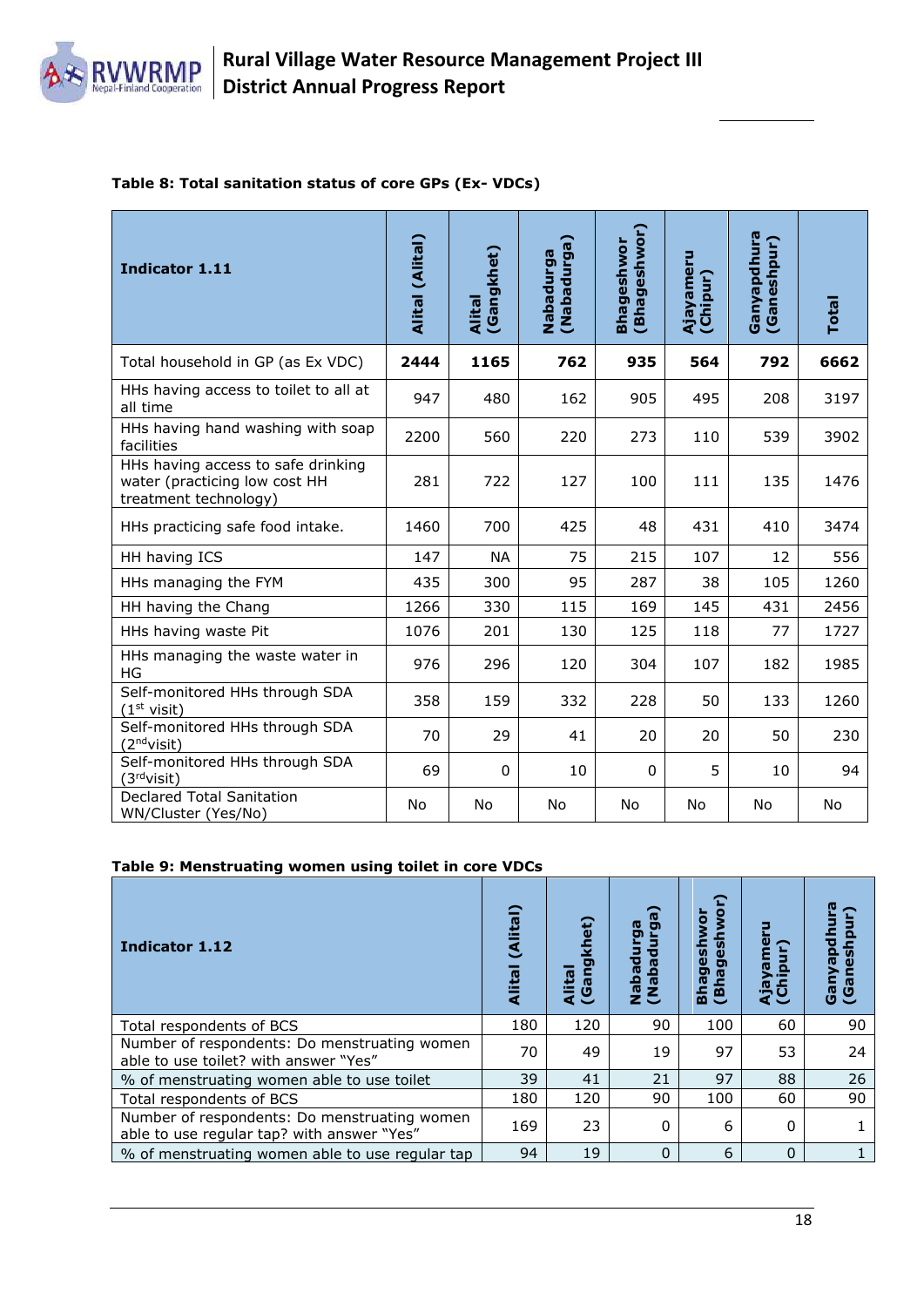

| <b>Indicator 2.1</b>                                               | (Alital)<br><b>Alital</b> | et)<br>Alital<br>(Gan | ์<br>ล<br><b>ro</b><br>ō<br>ō<br>Nabadur<br>SupeqeN) | S<br><b>UMOI</b><br>ges<br>gesl<br>(Bha)<br><b>Bha</b> | Ajayar<br>(Chipu | Ganya<br>(Gane |
|--------------------------------------------------------------------|---------------------------|-----------------------|------------------------------------------------------|--------------------------------------------------------|------------------|----------------|
| Number of beneficiary households of WS<br>schemes                  | 362                       | 131                   | 202                                                  | 206                                                    | 156              | 201            |
| Number of WS beneficiary household with<br>functional home garden* | 290                       | 113                   | 141                                                  | 165                                                    | 110              | 140            |
| Number of people benefited by Home Garden                          | 1508                      | 588                   | 733                                                  | 858                                                    | 572              | 728            |
| % of WS beneficiary households with<br>functional home garden      | 80%                       | 86%                   | 70%                                                  | 80%                                                    | 71%              | 70%            |

#### **Table 10: WS beneficiary households with functional home garden in core VDCs**

\* Home garden means the household having 4 major crops in the garden: vegetables, spices, fodder, fruit and productive at least 6 months.

| Table 11: Women participation in HG, TOT and/or LF training in core VDCs |  |  |  |  |  |
|--------------------------------------------------------------------------|--|--|--|--|--|
|--------------------------------------------------------------------------|--|--|--|--|--|

| <b>Indicator 2.3</b>                                                   | (Alital)<br><b>Alital</b> | Alital<br>(Gangkhet) | <b>IQ</b><br><b>IQ</b><br>စ္စ<br><b>Dann</b><br>ubada<br>U<br>Nabad | hwor<br>Bhageshwo<br><b>S</b><br>ğ,<br>心<br>$\ddot{a}$ | Ajayamer<br>(Chipur) | pdhura<br>(Ganeshpu<br>Ganya |
|------------------------------------------------------------------------|---------------------------|----------------------|---------------------------------------------------------------------|--------------------------------------------------------|----------------------|------------------------------|
| Number of participants in HG training                                  | 283                       | 101                  | 126                                                                 | 120                                                    | 74                   | 114                          |
| Number of women participated in HG training                            | 211                       | 73                   | 123                                                                 | 103                                                    | 66                   | 108                          |
| Number of participants in TOT                                          | 2                         | 2                    |                                                                     | 3                                                      |                      |                              |
| Number of women participated in TOT                                    |                           | 1                    |                                                                     | 3                                                      |                      | 0                            |
| Number of participants in Leader Farmer<br>training                    | 28                        | 14                   | 15                                                                  | 15                                                     | 12                   | 14                           |
| Number of women participated in Leader<br>Farmer training              | 19                        | 4                    | 12                                                                  | 11                                                     | 9                    | 11                           |
| % of women participation in HG                                         | 75%                       | 72%                  | 98%                                                                 | 86%                                                    | 89%                  | 95%                          |
| % of women participation in LF training                                | 68%                       | 29%                  | 80%                                                                 | 73%                                                    | 75%                  | 79%                          |
| % of women participated in HG and/or TOT<br>and/or LF training (total) | 74%                       | 67%                  | 96%                                                                 | 85%                                                    | 87%                  | 92%                          |

#### **Table 12: Proportion of participants in Home garden training in core VDCs**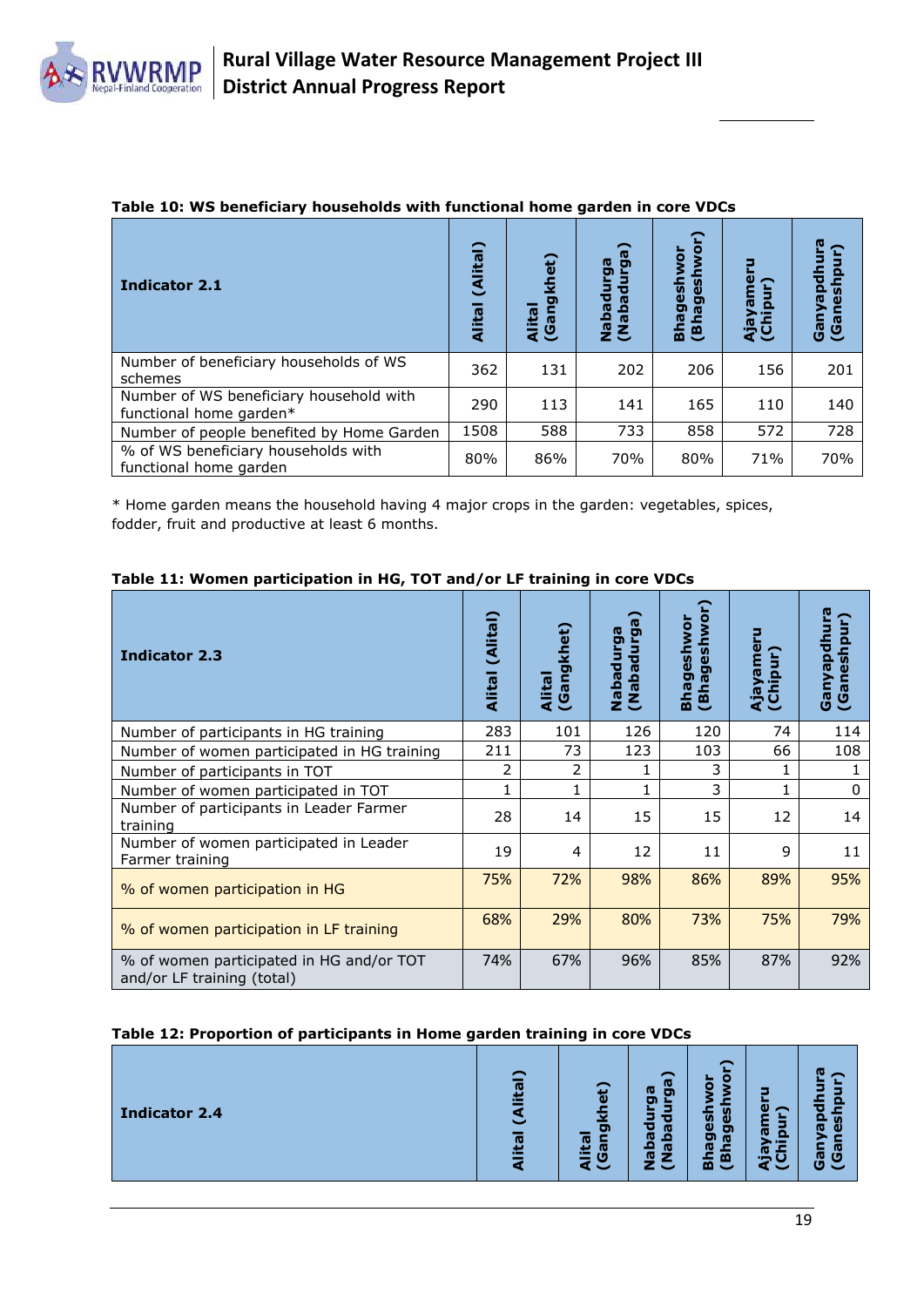## **RVWRMP**

## **Rural Village Water Resource Management Project III District Annual Progress Report**

| Number of total WS beneficiary Households                      | 362   | 131   | 202 | 206                      | 156   | 201   |
|----------------------------------------------------------------|-------|-------|-----|--------------------------|-------|-------|
| Number of Dalit HH                                             | 6     | 9     | 66  | 14                       | 25    | 63    |
| Number of Janajati HH                                          | 193   | 30    |     |                          |       |       |
| % of Dalit HH in the beneficiary community                     | 2%    | 7%    | 33% | 7%                       | 16%   | 31%   |
| % of Janajati HH in the beneficiary community                  | 53%   | 23%   | 0%  | $0\%$                    | $0\%$ | $0\%$ |
| Number of participants in HG training                          | 283   | 101   | 126 | 120                      | 74    | 114   |
| Number of Dalit participants                                   | 1     |       | 24  | 8                        | 7     | 9     |
| Number of Janajati participants                                | 124   | 11    | ۰   | $\overline{\phantom{a}}$ |       |       |
| % of Dalit participation in HG training                        | $0\%$ | $0\%$ | 19% | 7%                       | 9%    | 8%    |
| % of Janajati participation in HG training                     | 44%   | 11%   | 0%  | $0\%$                    | $0\%$ | $0\%$ |
| % Difference in proportionate participation of<br><b>Dalit</b> | $1\%$ | 7%    | 14% | 0%                       | 7%    | 23%   |
| % Difference in proportionate participation of<br>Janajati     | 9%    | 12%   | 0%  | 0%                       | 0%    | $0\%$ |

#### **Table 13: Active Micro-hydro UCs with capacity to maintain service level in core VDCs: NA**

| <b>Indicator 2.9</b>                                                                                                                                | (Alital)<br><b>Alital</b> | ίĐ<br>Gangkh<br><b>Alital</b> | ត<br>o<br>Nabadur<br>Tubada | eshwo<br>eshwor<br>Ō<br>Bhag<br>(Bha | Ajayame<br><b>E</b><br>Chi | Ganyapdi<br>ര<br>୍ତ |
|-----------------------------------------------------------------------------------------------------------------------------------------------------|---------------------------|-------------------------------|-----------------------------|--------------------------------------|----------------------------|---------------------|
| Number of Micro-hydro schemes (including MUS<br>with MHP)                                                                                           |                           |                               |                             |                                      |                            |                     |
| <b>Number of MH schemes having:</b>                                                                                                                 |                           |                               |                             |                                      |                            |                     |
| Paid maintenance worker                                                                                                                             |                           |                               |                             |                                      |                            |                     |
| Public audit at least once a year                                                                                                                   |                           |                               |                             |                                      |                            |                     |
| Affiliated with cooperatives                                                                                                                        |                           |                               |                             |                                      |                            |                     |
| Number of schemes having composition:<br>paid maintenance worker +<br>conducted public audit at least once a year +<br>affiliated with cooperatives |                           |                               |                             |                                      |                            |                     |
| % of MHP UCs: active and able to maintain<br>service level                                                                                          |                           |                               |                             |                                      |                            |                     |

#### **Table 14: Detail of participation in Income Generating Activities**

| Type of Income*** Generating<br><b>Training</b> | ≏<br>四<br>æ<br>ιo | et)<br>ngkl<br>$\bar{5}$<br>Alital | ga)<br>œ<br>о<br>с<br>w<br>œ<br>o<br>e<br>侗<br><b>rg</b><br>z<br>z J | ⌒<br>Ο<br>$\circ$<br><b>u</b><br>ω<br>ω<br>ත<br>o<br>ſG<br><b>IQ</b><br>돈은 | o  | ſŪ<br>$\overline{\phantom{0}}$<br><b>V)</b><br>ru<br>ω<br>ලී<br>යී |
|-------------------------------------------------|-------------------|------------------------------------|----------------------------------------------------------------------|----------------------------------------------------------------------------|----|--------------------------------------------------------------------|
| Leader Farmers training                         | 28                | 14                                 | 15                                                                   | 15                                                                         | 12 | 14                                                                 |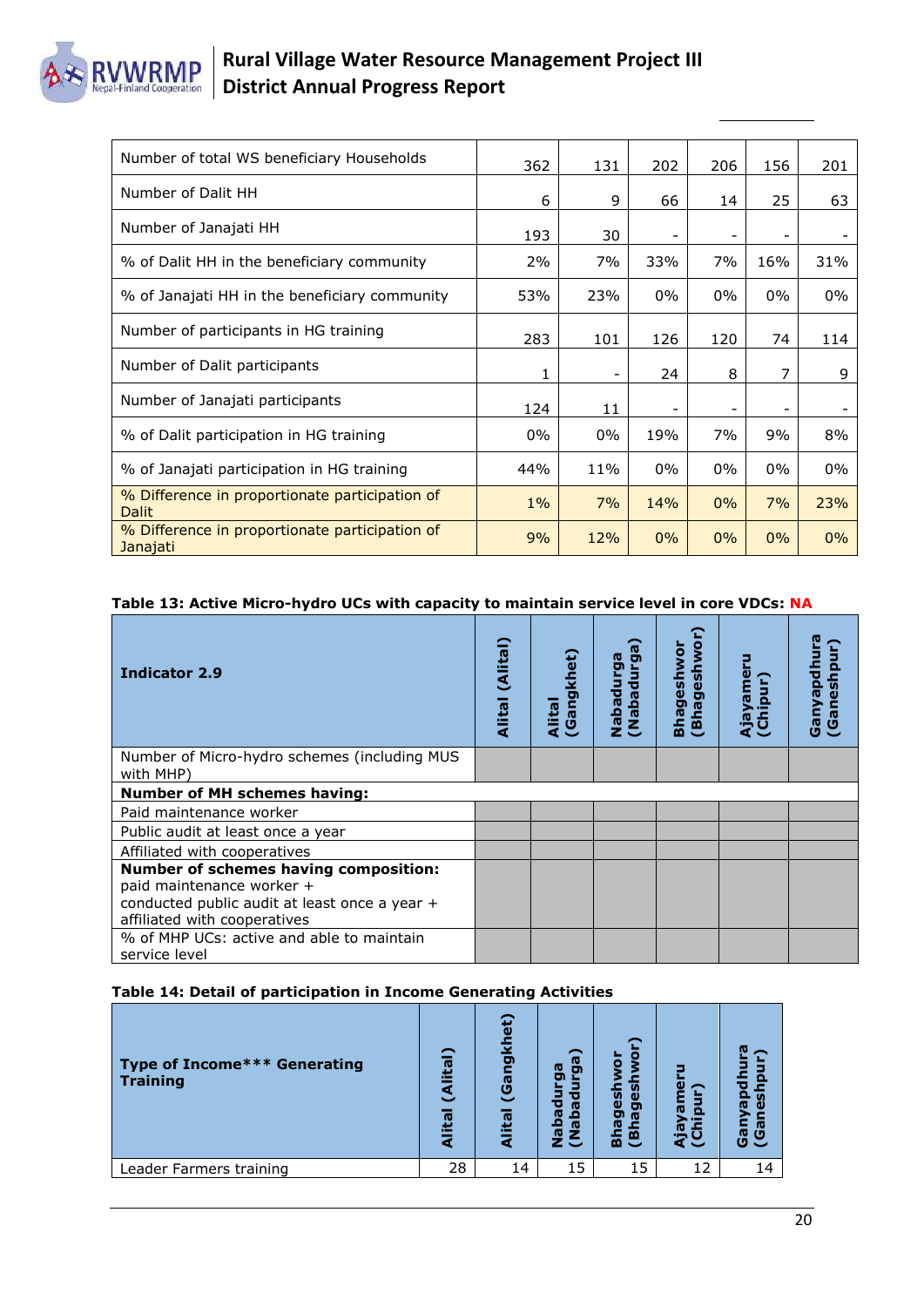

| LRP                          |     |     |    |    |   |     |
|------------------------------|-----|-----|----|----|---|-----|
| Commercial vegetables        | 123 |     | 32 | 29 | O |     |
| <b>Commercial Spices</b>     |     |     |    |    |   |     |
| Micro enterprises (Agro-vet) |     |     | ი  |    |   |     |
| Multipurpose nursery         |     |     |    |    |   |     |
| Poly house construction      |     |     |    |    |   |     |
| VMW training & mobilization  |     | 5   | 4  |    | 4 |     |
| <b>Total</b>                 | 161 | י כ | 52 | 51 |   | 1 Q |

\*\*\* Note: Agro-vets, LRPs, Leader Farmers, Small Enterprises. This should also include all commercial farmers having been trained. Please don't include the participants trained under TA fund.

**Table 15: Composition of leadership posts of project supported cooperatives.**

| <b>Indicator 2.11</b>                     | Alital<br>(Alital | (Gangkhet)<br>Alital | (e6<br><b>ID</b><br>Nabadurg<br>InpeqeN) | (Bhageshwor)<br>Ō<br><u>igal</u><br>Bhag | 3<br>Ajayamer<br>(Chipur) | Ganyapdhura<br>(Ganeshpur) |
|-------------------------------------------|-------------------|----------------------|------------------------------------------|------------------------------------------|---------------------------|----------------------------|
| Total leadership position of cooperatives | 18                |                      |                                          |                                          |                           |                            |
| Female leadership position                | 9                 |                      |                                          |                                          |                           |                            |
| Dalit leadership position                 |                   |                      |                                          |                                          |                           |                            |
| Janajati leadership position              | 4                 |                      |                                          |                                          |                           |                            |
| % Female leadership position              | 50.00             |                      |                                          |                                          |                           |                            |
| % Dalit leadership position               | 5.56              |                      |                                          |                                          |                           |                            |
| % Janajati leadership position            | 22.22             |                      |                                          |                                          |                           |                            |

#### **Table 16: Operational self-sufficiency of project supported cooperatives**

| Name of cooperative                             | <b>Interest</b><br>Income (in<br>NPR)<br>(A) | <b>Operational</b><br>Cost (in<br>NPR)<br>(B) | <b>Interest</b><br>Paid (in<br>NPR)<br>(C) | <b>Loan Loss</b><br><b>Provision (in</b><br>NPR)<br>(D) | <b>Operational</b><br><b>Self</b><br><b>Sufficiency</b><br>$(OSS)^1$<br>(in %) |
|-------------------------------------------------|----------------------------------------------|-----------------------------------------------|--------------------------------------------|---------------------------------------------------------|--------------------------------------------------------------------------------|
| Chetana Krishi Sahakari<br>Sanstha Ltd., Alital | 207,100                                      | 323,500                                       | 61,200                                     | 46,700                                                  | 48.00                                                                          |

#### **Table 17: Composition of shareholders of project supported cooperatives**

| Name of cooperative                               | Total               | <b>Shareholders by</b><br>sex |        |              | <b>Shareholders by ethnicity</b> |               |
|---------------------------------------------------|---------------------|-------------------------------|--------|--------------|----------------------------------|---------------|
|                                                   | <b>Shareholders</b> | Male                          | Female | <b>Dalit</b> | Janaiati                         | <b>Others</b> |
| l Chetana Krishi Sahakari<br>Sanstha Ltd., Alital | 1,027               | 399                           | 628    | 147          | 186                              | 694           |

 $\overline{a}$ <sup>1</sup> Here, Operational Self Sufficiency is: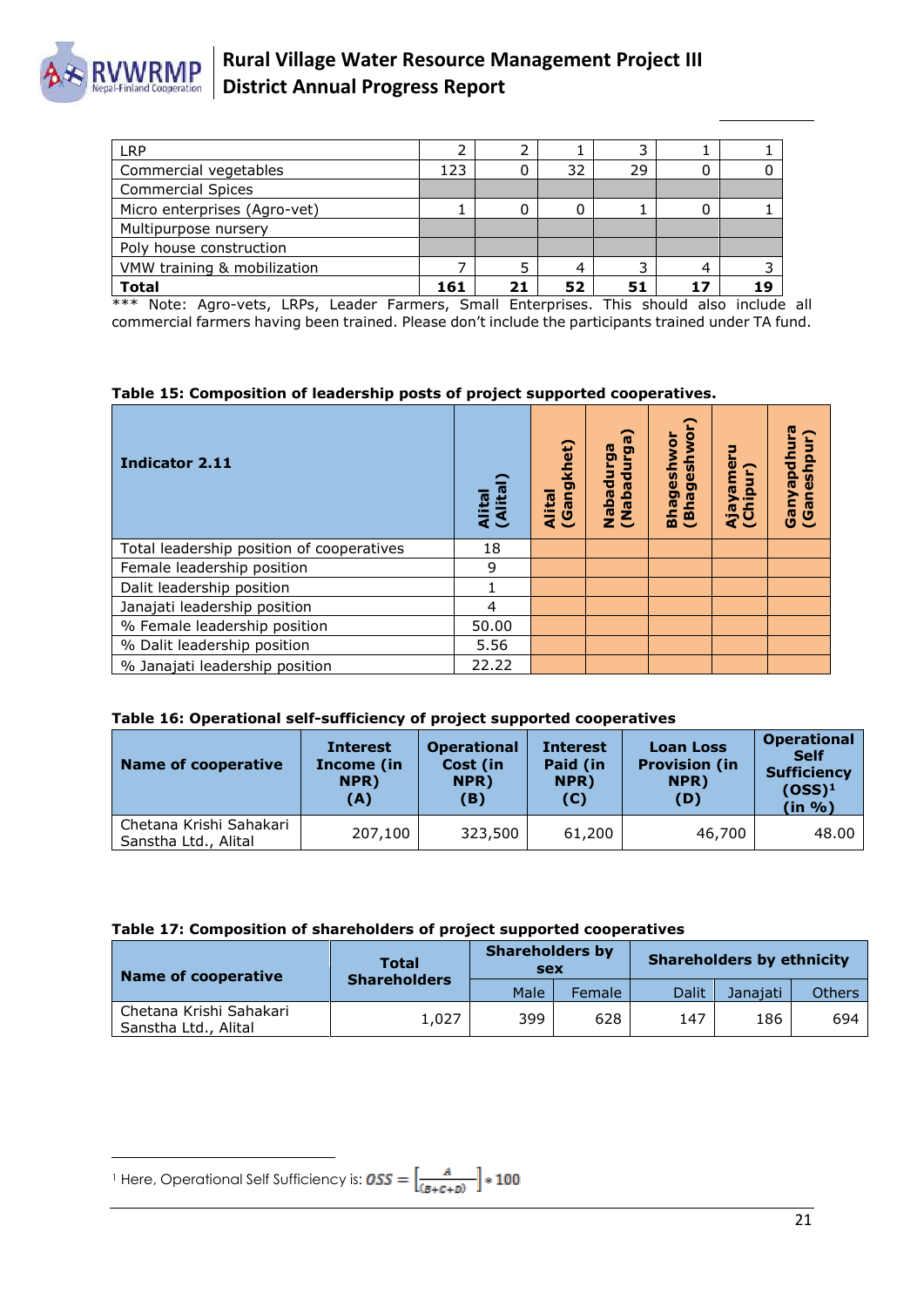

#### **Table 18: VDC contribution on total actual investment**

| <b>Indicator 3.9</b>                                  | lital)<br>ड<br>eall<br>ਟ | et)<br>Alital<br>(Gang | Ga)<br>ga<br>ъ<br>ত<br>w<br>iada<br><br>≏<br>10<br>ΞŜ | io<br>N<br>gesh<br><b>Bhages</b><br>(Bh | ω<br>ក<br>n. | 인<br>nya<br>ເອັ້ງ<br>ເອີ |
|-------------------------------------------------------|--------------------------|------------------------|-------------------------------------------------------|-----------------------------------------|--------------|--------------------------|
| Total actual expenditure in<br>investment cost ('000) | 8,091.372                | 11,913.715             | 0                                                     | 9,586.509                               | 7,809.381    | 4,391.835                |
| Ex-VDC contribution ('000)                            | 393.207                  | 616.895                | $\mathbf{0}$                                          | 485.341                                 | 399.966      | 225.450                  |
| % of VDC contribution against<br>actual expenditure   | 4.86                     | 5.18                   | 0                                                     | 5.06                                    | 5.12         | 5.13                     |

#### **Table 19: SO/SP Staff List**

| <b>S.N.</b>             | Name of staff                          | Male /<br><b>Female</b> | <b>Position</b> | <b>Working Area</b>      | <b>Date: started</b><br>from | <b>Contract Ended</b><br>/Ended date |
|-------------------------|----------------------------------------|-------------------------|-----------------|--------------------------|------------------------------|--------------------------------------|
| 1                       | <b>ISHWARI DATT PANT</b>               | Male                    | FC              | Bhageswor                | 22 April, 2011               | 15 July, 2017                        |
| $\overline{2}$          | DEVRAJ BHANDARI                        | Male                    | <b>FC</b>       | Ganyapdhura              | 22 April, 2011               | 15 July, 2017                        |
| 3                       | PADAMRAJ JOSHI                         | Male                    | $\overline{FC}$ | Alital                   | 22 April, 2011               | 15 July, 2017                        |
| $\overline{\mathbf{4}}$ | RAM DATT JOSHI                         | Male                    | FC              | Alital                   | 22 April, 2011               | 15 July, 2017                        |
| 5                       | SINDHU KUMARI<br><b>BOHARA</b>         | Female                  | FC              | Nabdurga                 | 22 April, 2011               | 15 July, 2017                        |
| 6                       | <b>HEMA CHAND</b>                      | Female                  | FC              | Ajaymeru                 | 22 April, 2011               | 15 July, 2017                        |
| $\overline{7}$          | DAL BAHADUR DIYAL                      | Male                    | <b>SE</b>       | Alital,<br>Bhageswor     | 01 Aug., 2014                | 15 July, 2017                        |
| 8                       | <b>ANIL BHANDARI</b>                   | Male                    | <b>SE</b>       | Ganyapdhura,<br>Nabdurga | 18 May, 2016                 | 15 July, 2017                        |
| 9                       | DHARAM SINGH<br><b>BHANDRI</b>         | Male                    | <b>SE</b>       | Ajaymeru,<br>Alital      | 14 Jan., 2017                | 15 July, 2017                        |
| 10                      | ROSHANI RAWAL                          | Female                  | HP              | Ajaymeru                 | 22 April, 2011               | 15 July, 2017                        |
| 11                      | KALAWATI KUMARI<br>MALLA               | Female                  | <b>HP</b>       | Bhageswor                | 01 Feb., 2017                | 15 July, 2017                        |
| 12                      | TEK RAJ PATHAK                         | Male                    | HP              | Nabdurga                 | 01 Aug., 2014                | 15 July, 2017                        |
| 13                      | <b>LALITA HAMAL</b>                    | Female                  | HP              | Ganyapdhura              | 18 May, 2016                 | 15 July, 2017                        |
| 14                      | SUSHILA KUMARI DEUBA                   | Female                  | HP              | Alital                   | 18 May, 2016                 | 15 July, 2017                        |
| 15                      | <b>GUNA RAJ MISHRA</b>                 | Male                    | LP              | Alital,<br>Bhageswor     | 14 Jan., 2013                | 15 July, 2017                        |
| 16                      | ROHINA BOHARA                          | Female                  | <b>LP</b>       | Nabdurga,<br>Ajaymeru    | 18 May, 2016                 | 15 July, 2017                        |
| 17                      | SANTOSH RAJ JOSHI                      | Male                    | LP              | Ganyapdhura,<br>Alital   | 14 Jan, 2017                 | 15 July, 2017                        |
| 18                      | <b>GANGADATTA JOSHI</b>                | Male                    | <b>WRT</b>      | Alital                   | 16 July, 2012                | 15 July, 2017                        |
| 19                      | KARUNAKAR AWASTHI                      | Male                    | <b>WRT</b>      | Nabdurga                 | 22 April, 2011               | 15 July, 2017                        |
| 20                      | <b>GOVINDA BALLAV</b><br><b>PANDEY</b> | Male                    | <b>WRT</b>      | Ajayaymeru               | 22 April, 2011               | 15 July, 2017                        |
| 21                      | PREM SINGH SAUD                        | Male                    | <b>WRT</b>      | Bhageswor                | 22 April, 2011               | 15 July, 2017                        |
| 22                      | <b>KARBIR BHANDARI</b>                 | Male                    | <b>WRT</b>      | Ganyapdhura              | 22 April, 2011               | 15 July, 2017                        |
| 23                      | PRAKASH BAHADUR<br><b>MAHAR</b>        | Male                    | <b>WRT</b>      | Alital                   | 18 May, 2016                 | 15 July, 2017                        |
| 24                      | <b>GANESH PRASAD OJHA</b>              | Male                    | LP-ST           | Alital                   | 11 Mar., 2014                | 15 July, 2017                        |
| 25                      | SABINA DAMAI                           | Female                  | HP              | Alital                   | 03 July, 2017                | 15 July, 2017                        |